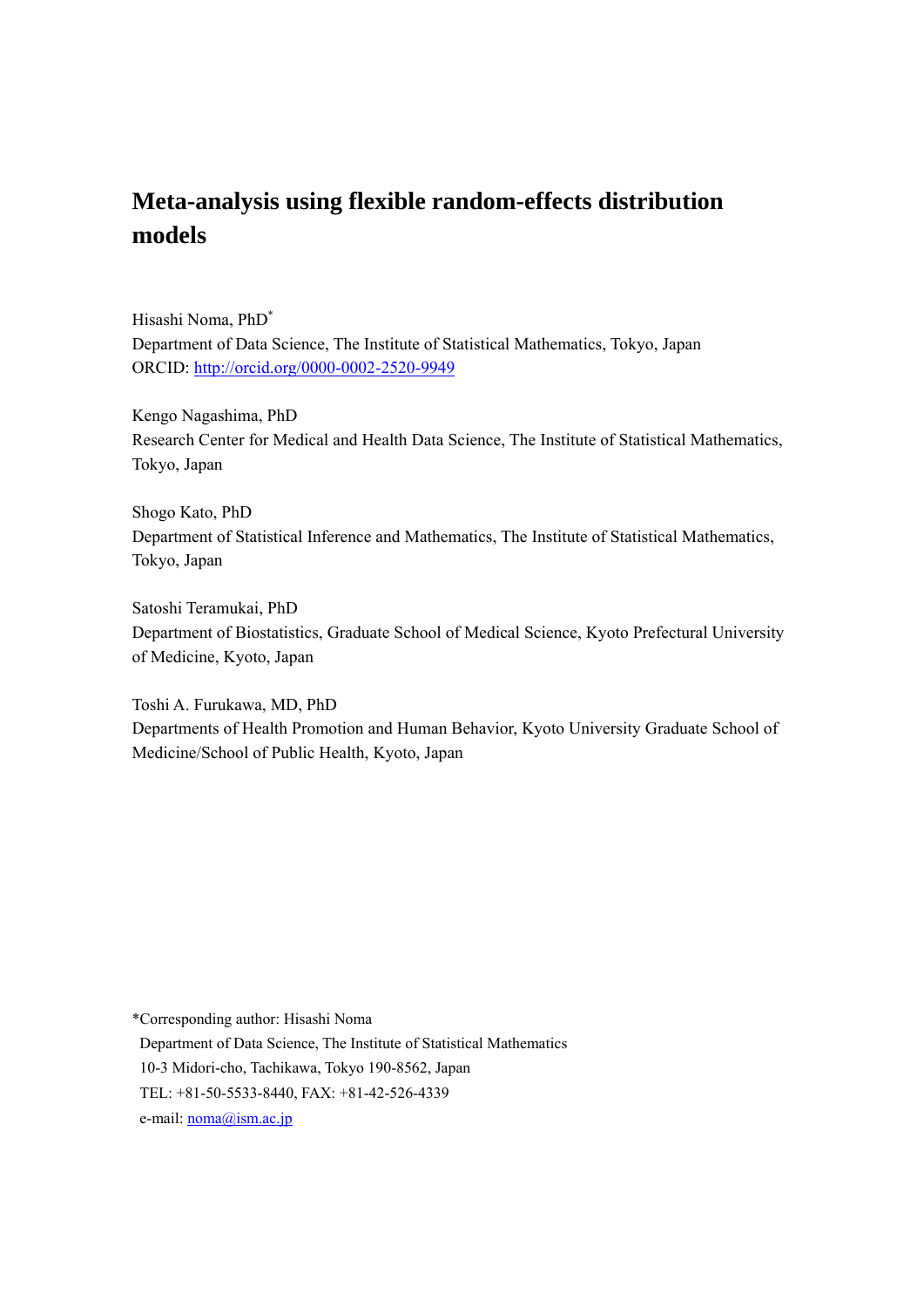# **Abstract**

**Background:** In meta-analysis, the normal distribution assumption has been adopted in most systematic reviews of random-effects distribution models due to its computational and conceptual simplicity. However, this restrictive model assumption is possibly unsuitable and might have serious influences in practices.

**Methods:** We provide two examples of real-world evidence that clearly show that the normal distribution assumption is explicitly unsuitable. We propose new random-effects meta-analysis methods using five flexible random-effects distribution models that can flexibly regulate skewness, kurtosis and tailweight: skew normal distribution, skew *t*distribution, asymmetric Subbotin distribution, Jones–Faddy distribution, and sinh– arcsinh distribution. We also developed a statistical package, **flexmeta,** that can easily perform these methods.

**Results:** Using the flexible random-effects distribution models, the results of the two meta-analyses were markedly altered, potentially influencing the overall conclusions of these systematic reviews.

**Conclusions:** The restrictive normal distribution assumption in the random-effects model can yield misleading conclusions. The proposed flexible methods can provide more precise conclusions in systematic reviews.

Key words: meta-analysis; random-effects model; flexible probability distribution; model inadequacy; predictive distribution.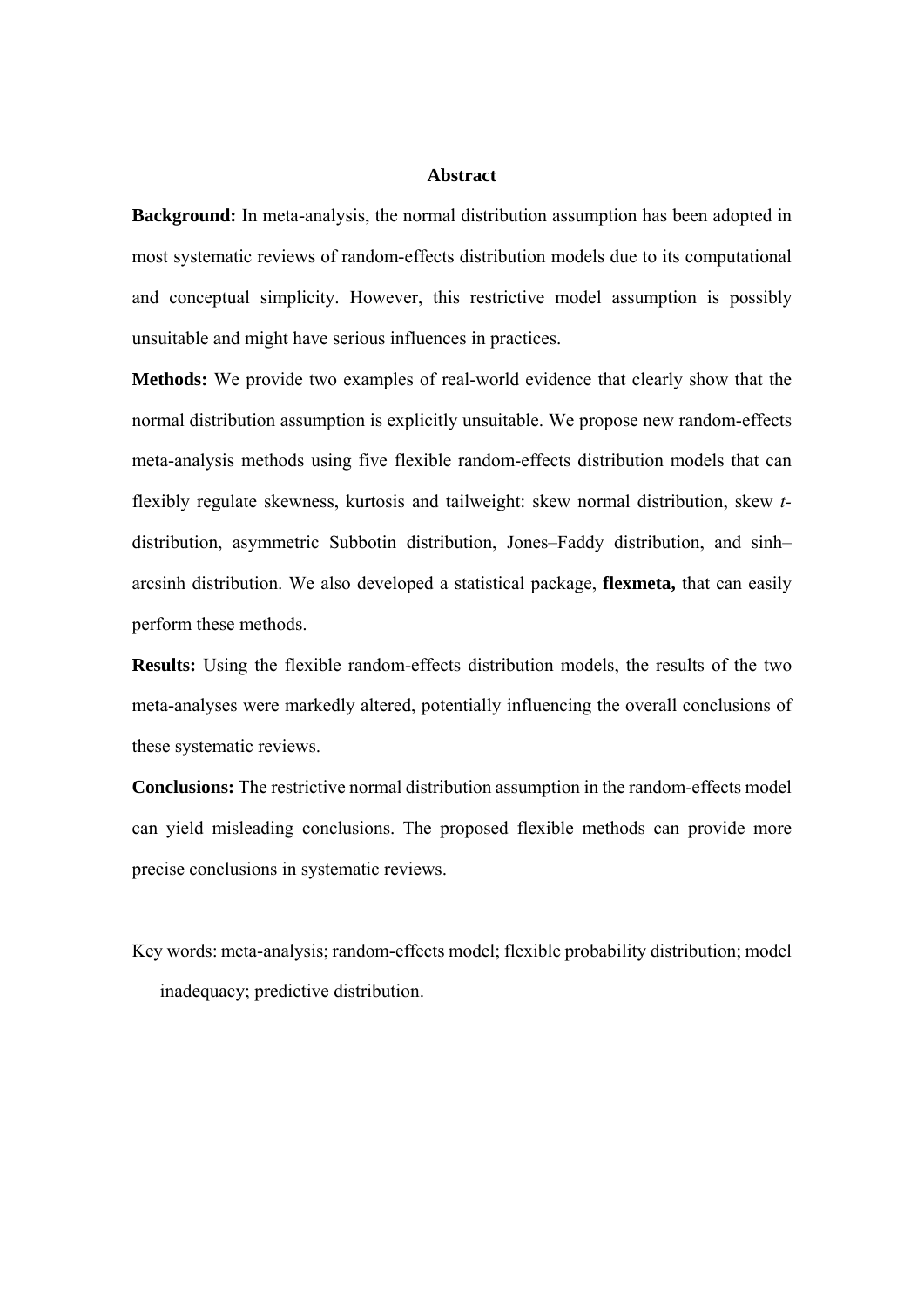### **Introduction**

In meta-analysis in medical studies, random-effects models have been the primary statistical tools for quantitative evaluation of treatment effects that account for betweenstudies heterogeneity<sup>1, 2</sup>. Conventionally, the normal distribution assumption has been adopted in most systematic reviews due to its computational and conceptual simplicity<sup>2,</sup>  $3$ . However, the shape of the random-effects distribution reflects how the treatment effects parameters (e.g., mean difference, log relative risk) are distributed in the target population, and are directly associated with the fundamental heterogeneity of treatment effects. If the normal distribution assumption diverges drastically from the true heterogeneous structure, the overall results of the meta-analyses may be misleading. In addition, in recent studies, prediction intervals have been gaining prominence in meta-analyses as a means to quantify heterogeneity and effectiveness in real-world uses of the treatment  $4, 5$ . Because the prediction interval is constructed by the estimated random-effects distribution, it should be directly influenced by the form of the distribution assumptions. Several papers have discussed the flawed uses of the normal distribution model in meta-analyses <sup>6-8</sup>, but to date only a few effective methods have been developed to address this issue, and there are no useful statistical packages that can be handled by non-statisticians. Also, there is a lack of real-world evidence that clearly demonstrates the relevance of this issue.

In this article, we propose random-effects meta-analysis methods with flexible distribution models that can flexibly express skewness, kurtosis, and tailweight: (1) skew normal distribution  $9, 10, 12$ , (2) skew *t*-distribution  $10, 11, 13$  asymmetric Subbotin distribution  $10, 12, (4)$  Jones–Faddy distribution  $13$ , and (5) sinh–arcsinh distribution  $14$ . Via application of these five flexible random-effects distribution models to two recently published systematic reviews  $15, 16$ , we will demonstrate that the overall conclusions and interpretations of meta-analyses can be dramatically altered if the normal distribution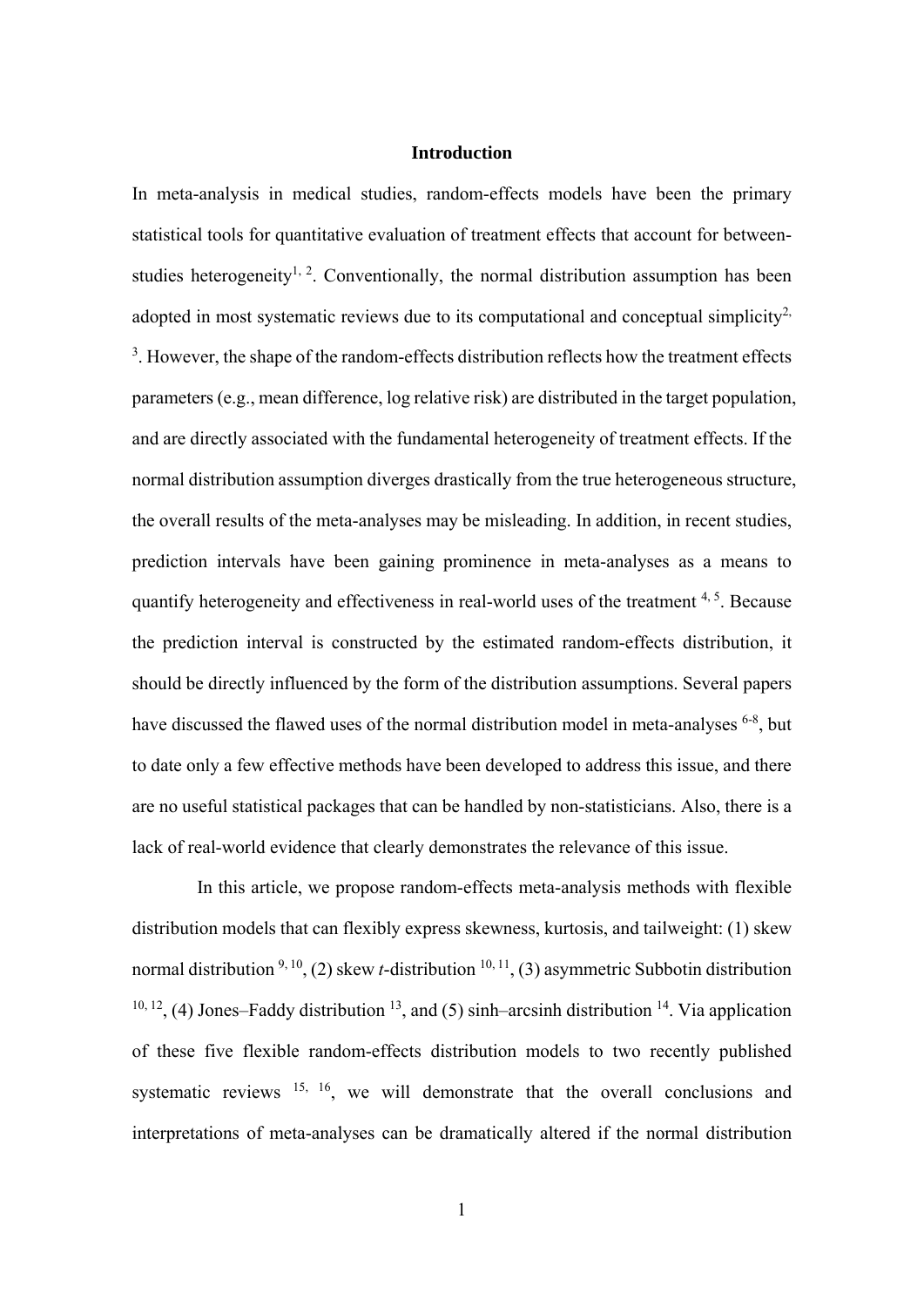assumption is not suitable. In addition, we provide a new R package, **flexmeta**, that can perform meta-analysis with simple code using the flexible random-effects distributions. We will explicitly show that the implicit uses of the normal distribution assumption might yield misleading results, and that our flexible alternative distributions may provide more valid conclusions for health technology assessments and policy making.

#### **Methods**

#### *Descriptions of two motivating meta-analyses*

We searched for recently published systematic reviews in leading medical journals (e.g., *BMJ*, *JAMA*), and found two examples <sup>15, 16</sup> that clearly demonstrated the unsuitability of the normal distribution assumption. The first example is a meta-analysis by Rubinstein et al. 15 assessing the benefits and harms of spinal manipulative therapy (SMT) for the treatment of chronic lower back pain. In Figure 1(a), we present a forest plot of their meta-analysis of 23 randomized controlled trials assessing the reduction of pain at 1 month (0–100; 0 = no pain, 100 = maximum pain) for SMT ( $N = 1629$ ) vs. recommended therapies ( $N = 1526$ ). The effect measure was the mean difference (MD). Using the ordinary random-effects meta-analysis method based on the normal random-effects distribution, we identified a substantial heterogeneity of the treatment effects,  $I^2 = 92\%$ ,  $\tau^2$  = 112.20 (P < 0.01; Cochrane's Q-test). The between-studies heterogeneity should be addressed in synthesis analysis. However, most of the MD estimates fell within relatively narrow range around the mean, although a small number exhibited larger effect sizes. This might imply that the true MD distribution is a skewed, heavy tailed, and sharp distribution. Although the average MD was estimated as  $-3.17$  (95%CI:  $-7.85$ , 1.51) by the DerSimonian-Laird method  $3$ , the point and interval estimates depend on the normal distribution assumption.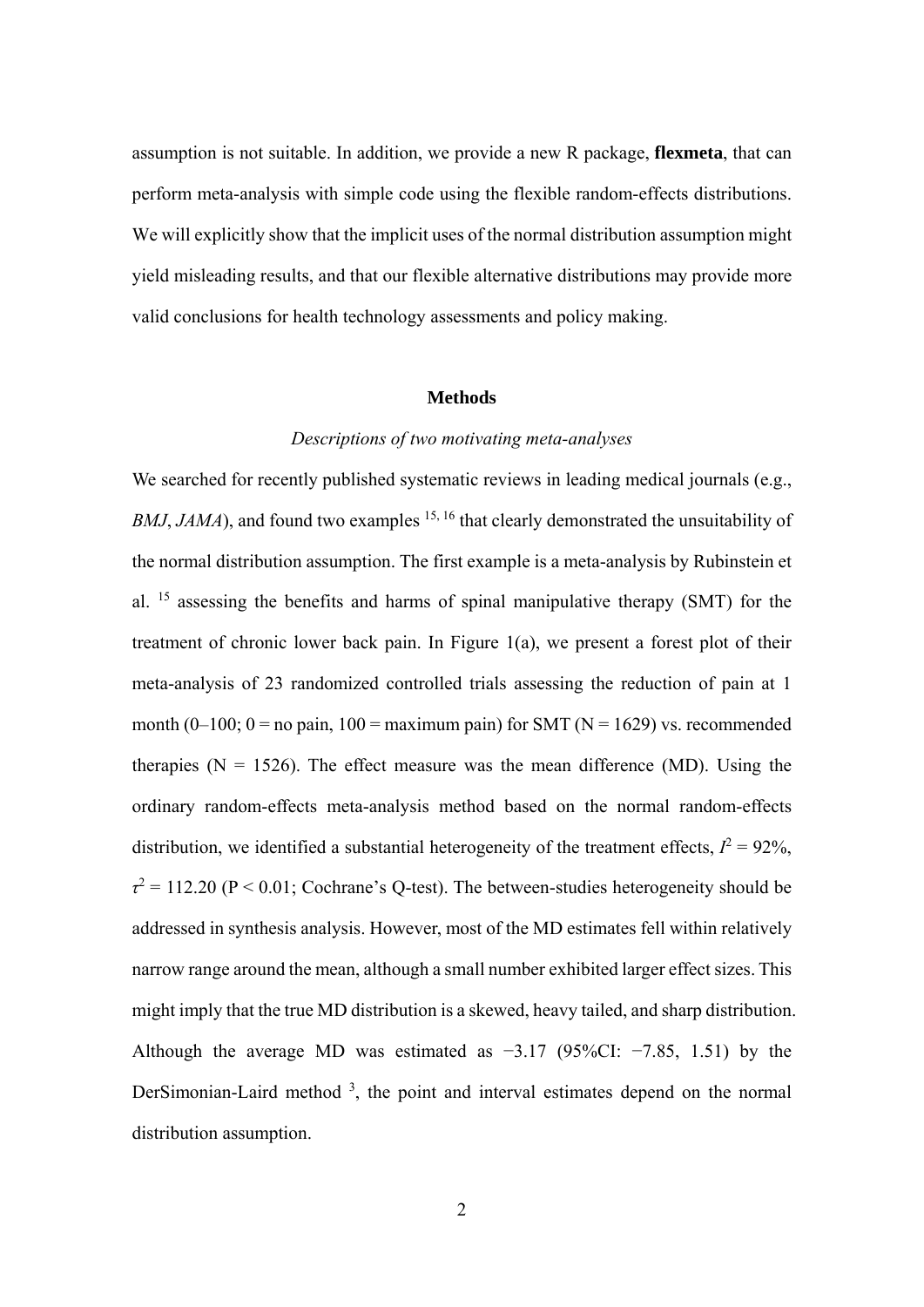The second example is a meta-analysis by Koutoukidis et al. 16 aimed at estimating the association of weight loss interventions with biomarkers of liver disease in nonalcoholic fatty liver disease. In Figure 1(b), we also present a forest plot of their metaanalysis of 25 randomized controlled trials that assess the weight loss (kg) for moreintensive weight loss interventions ( $N = 1496$ ) vs. no or lower-intensity weight loss interventions ( $N = 1062$ ). Again, the effect measure was the MD, and we identified a substantial heterogeneity of the treatment effects:  $I^2 = 95\%$ ,  $\tau^2 = 12.45$  (P < 0.01; Cochrane's Q-test). In this case, the MD estimates were not symmetrically distributed, and a certain number of trials exhibited a larger intervention effect than the average MD of −3.51 (95%CI: −5.03, −2.00). Thus, the true MD distribution would be a skewed, heavy tailed distribution. In particular, in predicting the intervention effect of a future trial, the normal distribution model would not suitably fit this dataset. Although the ordinary 95% Higgins–Thompson–Spiegelhalter (HTS) prediction interval <sup>5</sup> was (-11.02, 3.99), it might not express the true nature of the intervention effects in the target population.

#### *The flexible random-effects distribution models*

To address the restriction problem of the normal distribution, we propose random-effects meta-analysis methods using five flexible random-effects distribution models. For the notation, we consider that there are K studies to be synthesized, and that  $Y_i$  ( $i =$  $1, 2, ..., K$ ) is the estimated treatment effect measure in the *i*th study, e.g., mean difference, odds ratio, and hazard ratio; the ratio measures are typically transformed to logarithmic scales. The random-effects models considered here  $2,3$  are then defined as

$$
Y_i \sim N(\theta_i, \sigma_i^2) \tag{*}
$$

$$
\theta_i \sim F(\theta)
$$

where  $\theta_i$  is the true effect size of the *i*th study, and  $\sigma_i^2$  is the within-studies variance,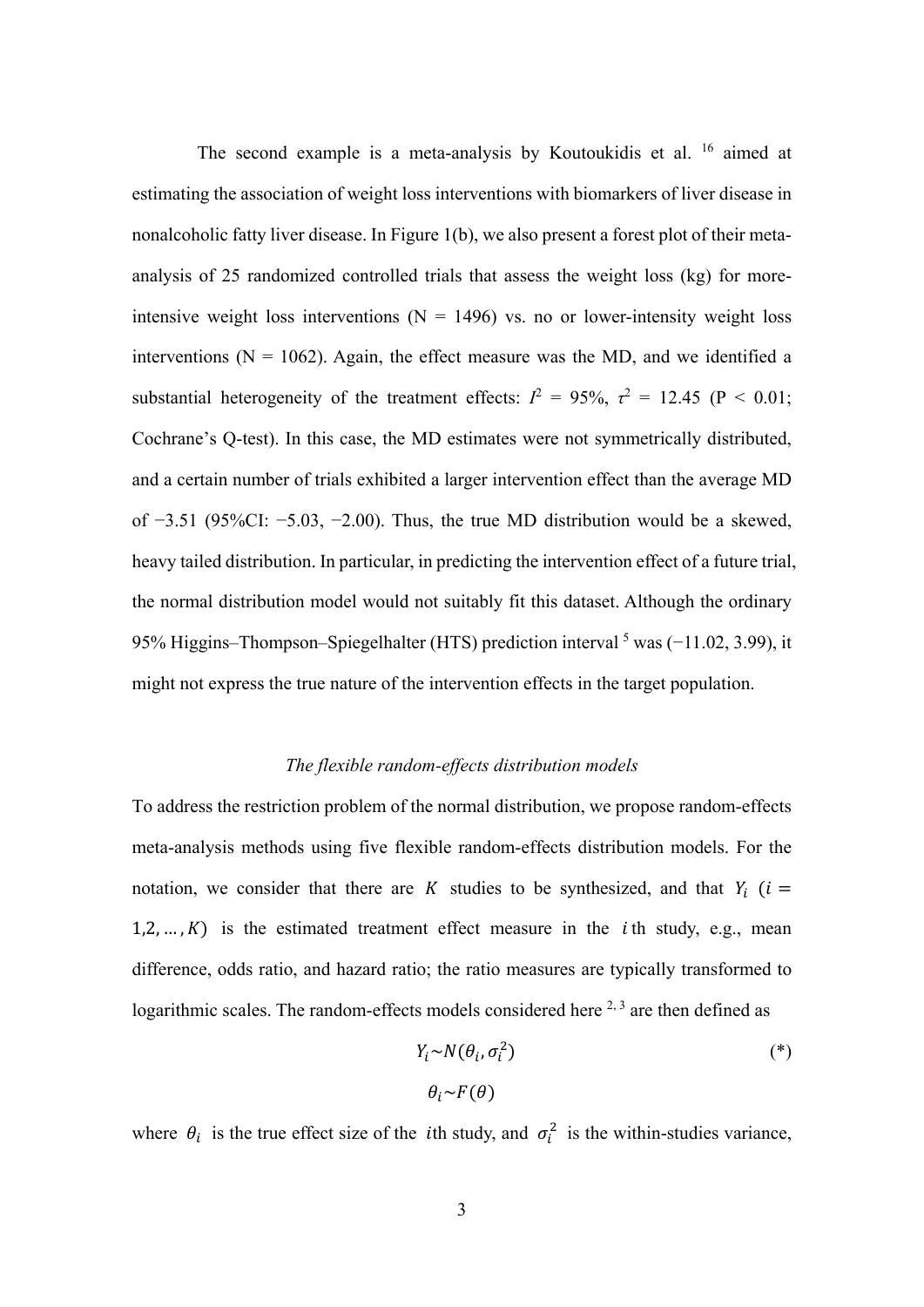which is usually assumed to be known and fixed to valid estimates. Also,  $F(\theta)$ corresponds to the random-effects distribution that expresses the heterogeneous probability distribution of  $\theta_i$ . For the conventional normal-normal random-effects model,  $F(\theta)$  corresponds to a normal distribution. The predictive interval for future study <sup>4</sup> is substantially constructed based on the random-effects distribution  $F(\theta)$ . To overcome the limitations on the expressive ability of the normal distribution, our proposal is to adopt alternative flexible probability distributions.

Currently, due to developments in statistical distribution theory, various flexible probability distributions are available <sup>10</sup>. Here, we chose five representatives of the newest recently developed distributions. In Figure 2, we present some examples of these five distributions and their ability to express various shapes. Their mathematical details are presented in Supplementary data; here, we describe them in a non-technical manner.

# *Skew normal distribution*  $SN(\xi, \omega, \alpha)$

The skew normal distribution  $9, 10$  is a generalized version of the conventional normal distribution that allows for skewness.  $\xi$  is the location parameter that regulates the center location, and  $\omega$  is the scale parameter that regulates the dispersion of the distribution; we use these notations similarly for the following four distributions as well; in the graphical displays in Figure 2, we set these parameters to  $\xi = 0$  and  $\omega = 1$ , consistently. Also,  $\alpha$ is the skewness parameter that adjusts the skewness, and the distribution is positively (negatively) skewed for  $\alpha > 0$  ( $\alpha < 0$ ). When  $\alpha = 0$ , it accords to a normal distribution N( $\xi, \omega$ ). In Figure 2(a), we present probability density functions of the skew normal distribution with  $\alpha = 0.1, 2, 4, 6, 8$ . It can flexibly express skew-shaped distributions, but has limitations in expressing kurtosis and tailweight.

*Skew t-distribution*  $ST(\xi, \omega, \nu, \alpha)$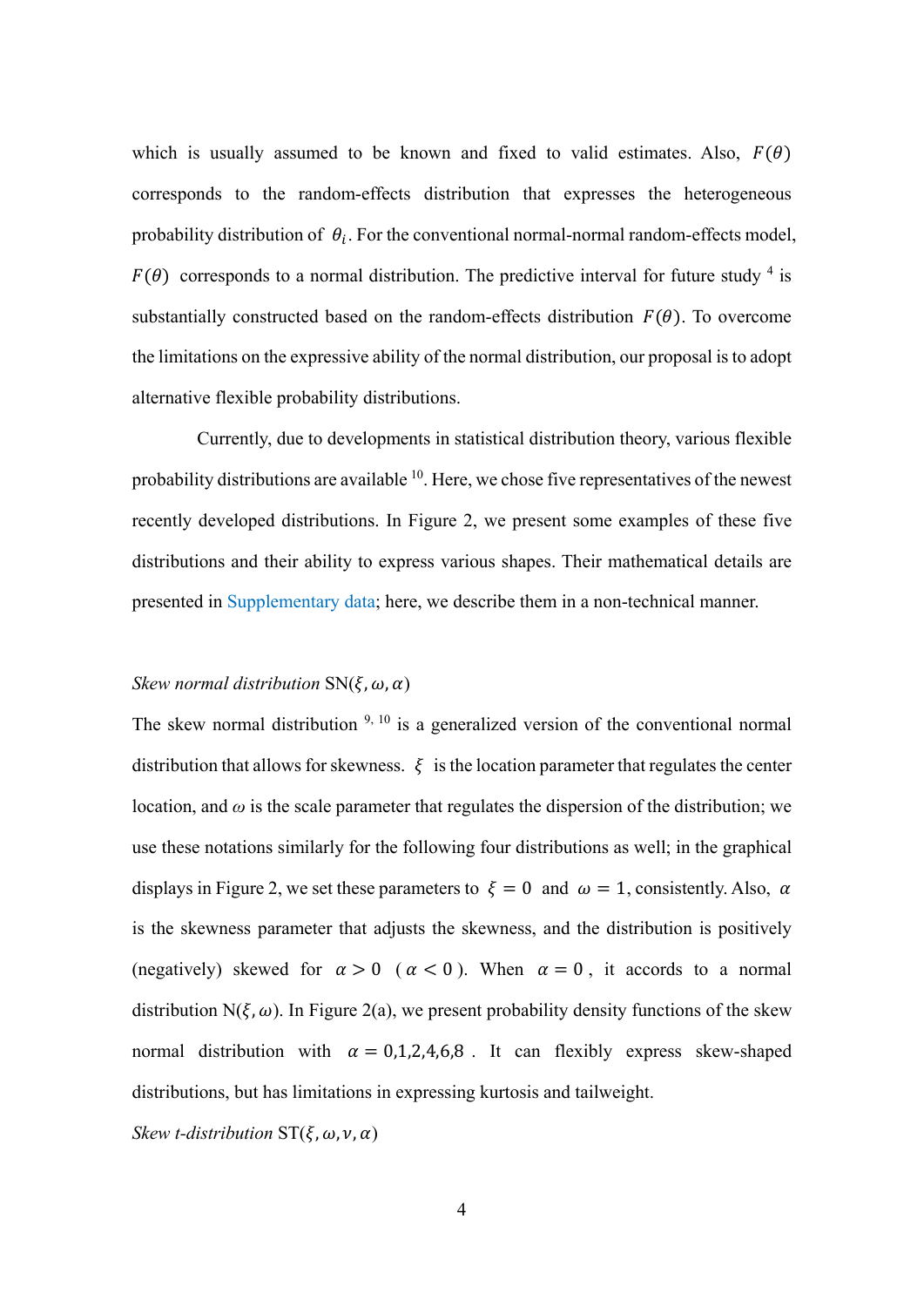The skew *t*-distribution <sup>11</sup> is also a generalized version of the conventional Student *t*distribution that allows for skewness. The *t*-distribution can express heavy tailweight and kurtosis relative to the normal distribution via varying the degree of freedom  $v \geq 0$ ). In this case,  $\alpha$  is the skewness parameter; the distribution is positively (negatively) skewed for  $\alpha > 0$  ( $\alpha < 0$ ). Also, for  $\alpha = 0$ , it accords to the ordinary *t*-distribution. In Figure 2(b)(c), we present the skew *t*-distribution with  $\alpha = 1,2,4,5,10,20$  with  $\nu = 2,8$ . The skew *t*-distribution can express flexible shapes by controlling the degree of freedom, relative to the skew normal distribution, especially for kurtosis and tailweight.

# *Asymmetric Subbotin distribution (Type II)*  $AS2(\xi, \omega, \nu, \alpha)$

Subbotin  $17$  proposed a symmetric probability distribution that can flexibly regulate the kurtosis and tail thickness; it involves a double exponential and trapezoidal-shaped distributions as special cases. An extended version of this distribution is the asymmetric Subbotin distribution of type II  $(AS2)$  <sup>10, 12</sup>. We present some examples of the AS2 distribution in Figure 2(d)(e), which clearly display its flexible expression ability.  $\alpha$  is the skewness parameter, and  $v$  ( $>$  0) is the degree of freedom that regulates the kurtosis. The distribution is positively (negatively) skewed for  $\alpha > 0$  ( $\alpha < 0$ ), and more kurtosed for smaller *ν*.

#### *Jones–Faddy distribution*  $JF(\xi, \omega, a, b)$

Jones and Faddy 13 proposed another skewed version of the *t*-distribution. The Jones– Faddy distribution regulates the skewness and kurtosis by two parameters, *a* (>0) and *b* ( $>0$ );  $\xi$  and  $\omega$  are the location and scale parameters. Some examples are provided Figure  $2(f)(g)$ , some examples are provided. This distribution is positively (negatively) skewed for  $a > b$  ( $a < b$ ). Also, it reduces to *t*-distribution for  $a = b$ , with  $a + b$  degrees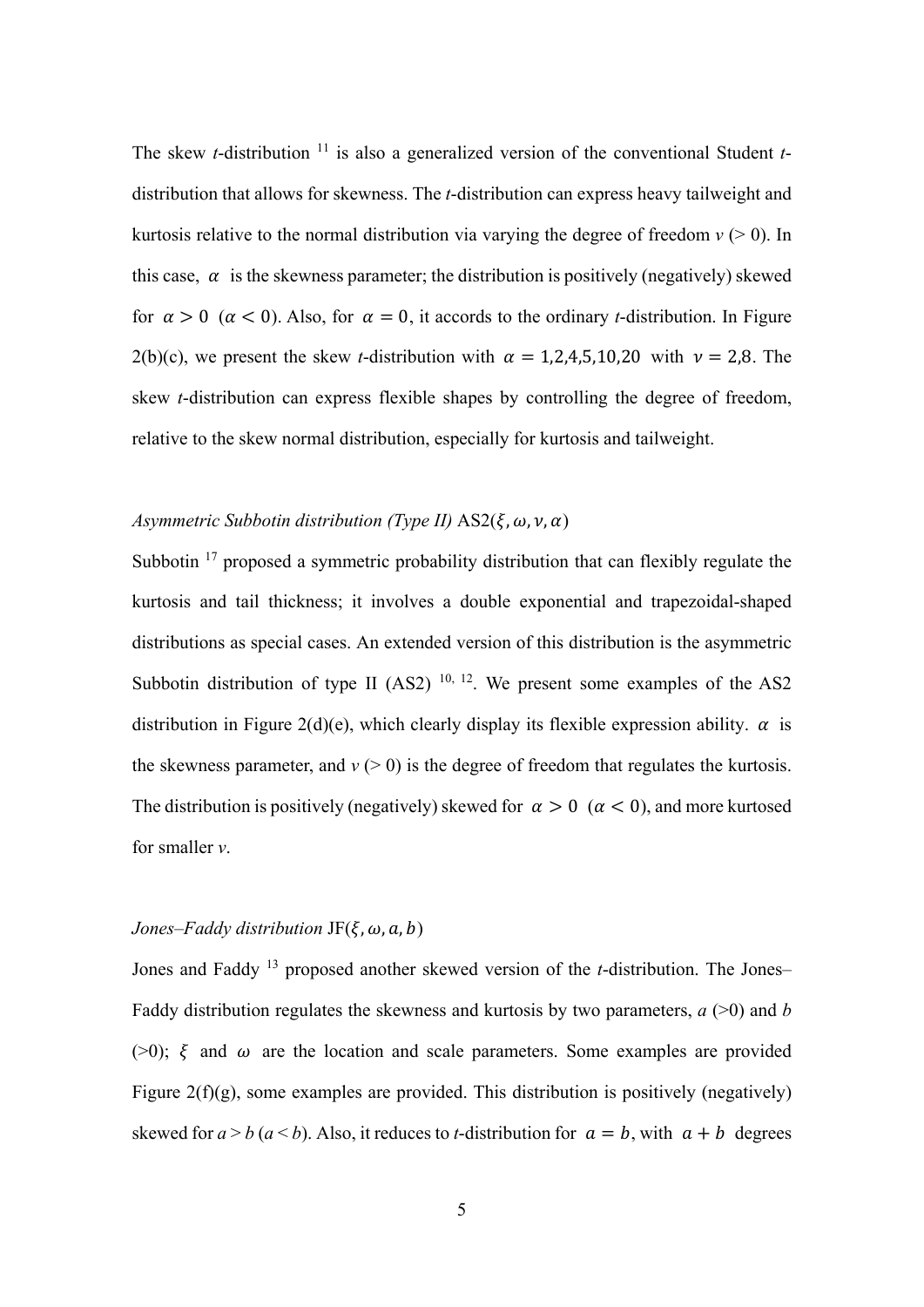of freedom. It can also flexible express various skewed, sharp, and heavy-tailed distributions by regulating the four parameters.

### *Sinh–arcsinh distribution*  $SAS(\xi, \omega, \delta, \epsilon)$

Jones and Pewsey <sup>14</sup> proposed a flexible unimodal four-parameter distribution that is induced by sinh–arcsinh (SAS) transformation. The SAS distribution can express symmetric and skewed shapes with heavy and light tailweight. In Figure 2(h)(i), several examples are presented.  $\xi$  and  $\omega$  are the location and scale parameters,  $\delta$  ( $> 0$ ) is the kurtosis parameter, and  $\epsilon$  is the skewness parameter. This distribution is positively (negatively) skewed for  $\epsilon > 0$  ( $\epsilon < 0$ ). The kurtosis is regulated by  $\delta$ . It can express various skew *t*-distributions with quite sharp and gently sloped shapes with various degrees of skewness.

# *Methods for the treatment effect estimation and prediction*

For the random-effects model (\*), we can adopt the flexible distribution models for the random-effects distribution  $F(\theta)$ . The average treatment effect can be addressed as the mean  $\mu$  of  $F(\theta)$ . As in the conventional DerSimonian-Laird-type normal-normal model, the parameters of  $F(\theta)$  can be estimated by frequentist methods (e.g., the maximum likelihood estimation), but in many cases, they require complex numerical integrations; the computations of confidence intervals and P-values also have computational difficulties. Besides, through Bayesian approaches, we can compute posterior distributions of the mean parameter using a unified Markov Chain Monte Carlo (MCMC) framework $18, 19$ . In addition, under the Bayesian framework, we can directly assess the predictive distribution of the treatment effect for a future study by the posterior predictive distribution<sup>5</sup>. When using the flexible parametric distributions, we can directly assess the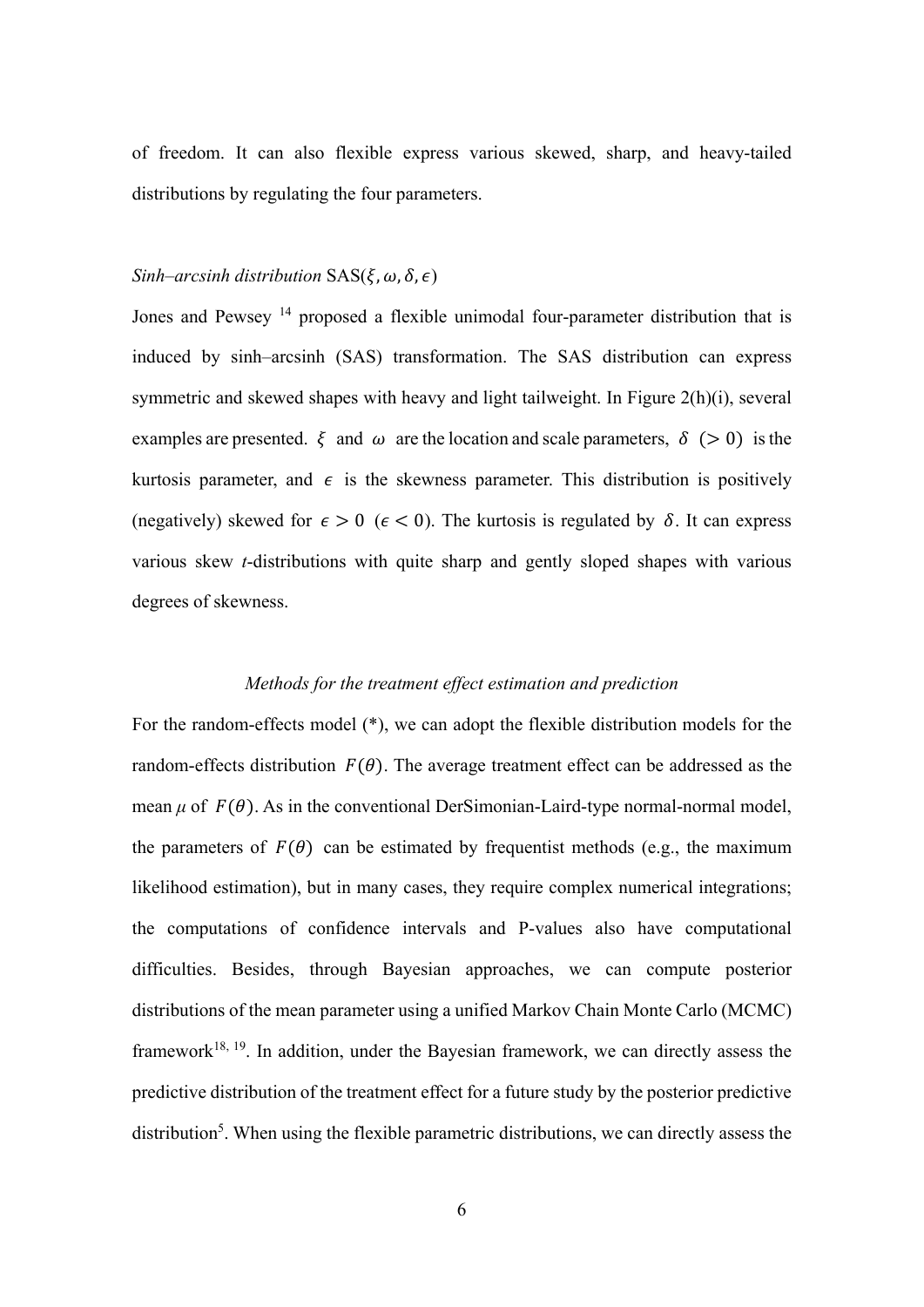nature and degree of heterogeneity by the predictive distribution. The variance of these distributions can be similarly defined for these distributions, but might not be properly interpreted as a dispersion parameter for skewed distributions. For these flexible skewed distributions, the predictive distributions can be directly used as a heterogeneity measure. Also, if we assume a non-informative prior distribution, the posterior inference can be substantially equivalent to the frequentist inference. For comparisons of competing models, we can use model assessment criteria of Bayesian statistics, e.g., the deviation information criterion (DIC)  $^{20}$ . These computations can be easily performed by simple commands using the R package **flexmeta** (available at https://github.com/nomahi/flexmeta). The methodological details for the Bayesian modelling are presented in Supplementary data.

### *Applications to the two meta-analyses*

We applied the flexible random-effects models to the two meta-analysis datasets described above. As reference methods, we also conducted the same analyses using the normal and *t*-distribution models. We used R ver. 3.5.1 (R Foundation for Statistical Computing, Vienna, Austria) and the **flexmeta** package for the statistical analyses; to implement MCMC, we used RStan ver. 2.19.2<sup>21</sup>. After 10000 warm-ups, 250000 samples were used for the posterior inferences and prediction. The 95% credible intervals (CrI) and predictive intervals (PI) were calculated using the posterior samples of the mean of  $F(\theta)$  and the predictive distribution of the effect of a future study  $\theta_{new} \sim F(\theta)$  from MCMC. To evaluate the impacts of adopting the flexible distribution models rather than the ordinary normal distribution, we present graphical displays of the posterior and predictive distributions. In addition, we assessed model adequacies by DIC.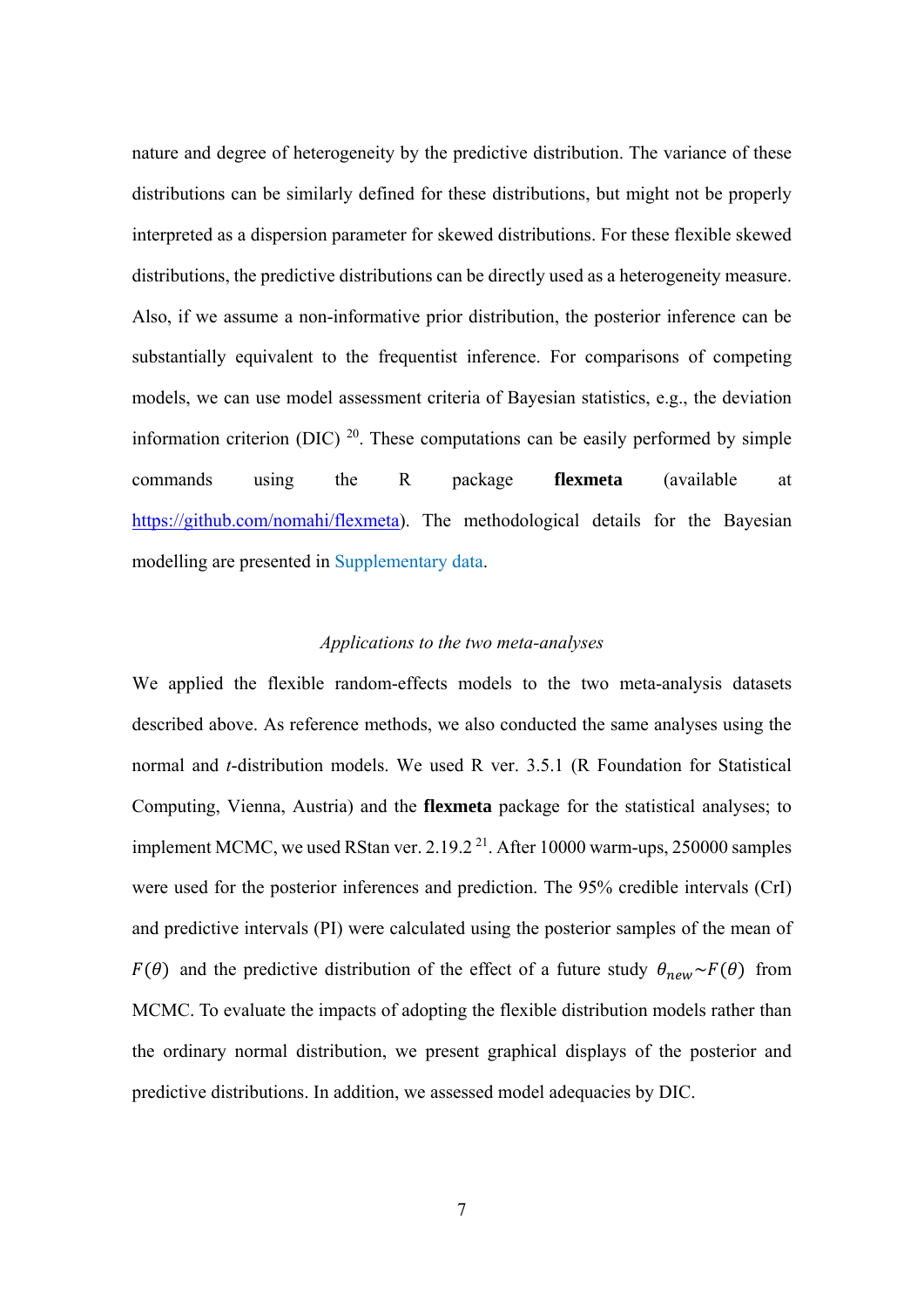#### **Results**

In Table 1 (a), we present the summary of the posterior distributions for the mean  $\mu$  of the random-effects distributions. For the first example, the meta-analysis of chronic lower back pain, the posterior summary of the normal distribution is similar to the results of the conventional method, and the overall MD is −3.17 (95%CrI: −8.02, 1.73). The posterior means and 95%CrI of  $\mu$  were quite different. In Figure 3, we present graphical displays of the 250000 posterior samples of *μ*. All of the estimated posterior distributions by the five flexible random-effects distribution models indicated skewed and sharp-shaped distributions; it was sharper even for the *t*-distribution. DIC comparisons suggested that the best-fitting model was the AS2 distribution ( $DIC = 139.03$ ); the SAS distribution was comparable to it ( $DIC = 139.97$ ). Both of these distributions yielded larger MD estimates: −3.99 (95%CrI: −9.47, −0.10) and −5.33 (95%CrI: −11.37, −0.94), respectively. In addition, the posterior probabilities that  $\mu$  is smaller than 0 were 0.98 and 0.99, respectively, whereas that of the normal random-effects distribution model was 0.90. In the original paper by Rubinstein et al.  $^{15}$ , the overall MD test was not statistically significant at the 5% level. However, the overall results were clearly altered by adopting the skewed flexible distribution models, which strongly indicated that the true effect sizes would lie within a narrower range and would be skew distributed. The overall conclusion for the overall MD could be changed using the flexible models. Also, we present a summary of the predictive distribution of this example in Table 2 (a). These results also indicated that the predictive distribution would be strongly skewed.

For the second example, the meta-analysis of non-alcoholic fatty liver disease, we present summaries of the posterior distribution of  $\mu$  and the predictive distribution in Table 1(b) and 2(b). For this case, the normal distribution model provides results that are similar to those of the conventional methods. However, DIC comparisons revealed that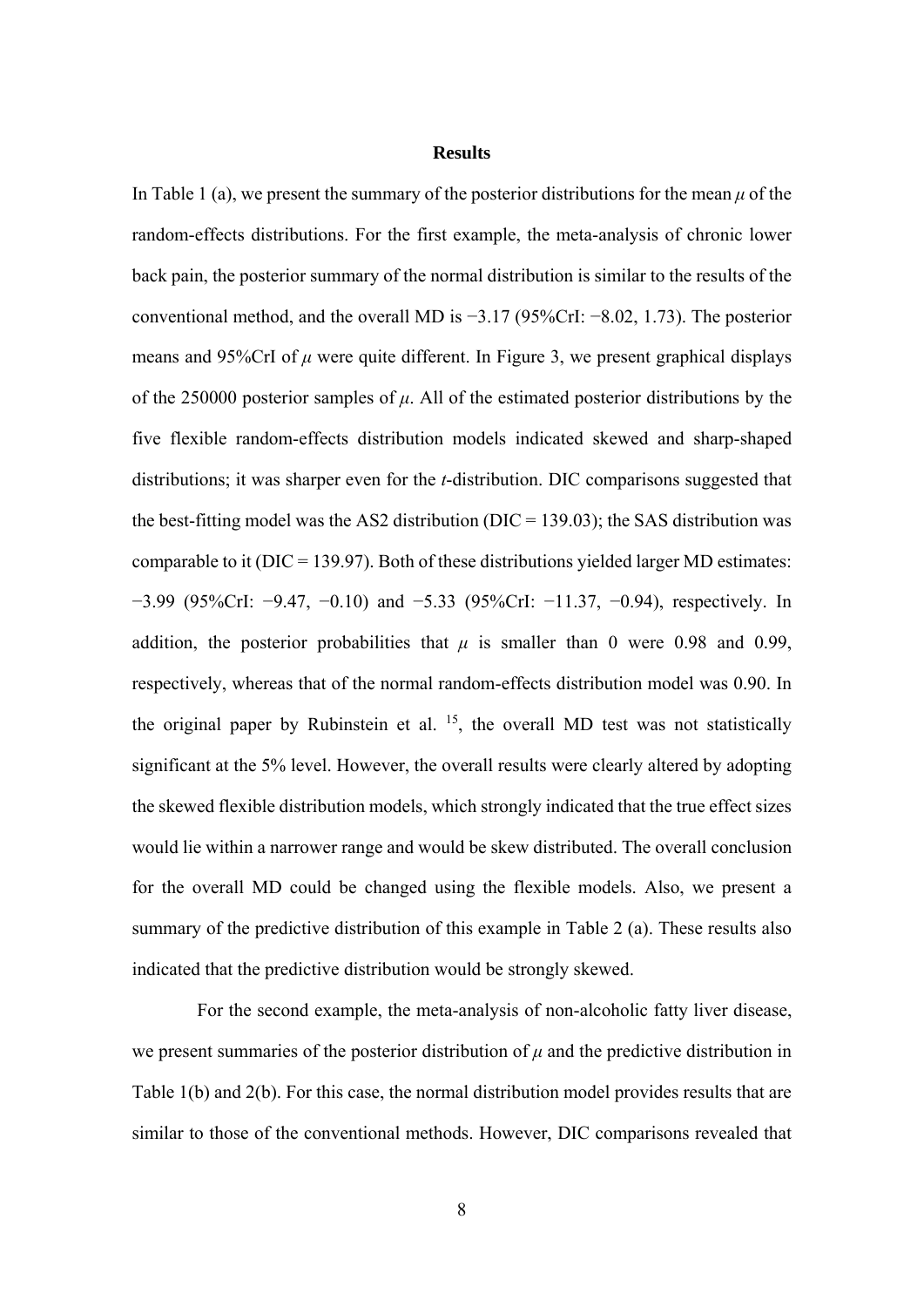the normal distribution was the worst-fitted model ( $DIC = 99.27$ ), whereas AS2 and skew *t*-distribution were the best-fitted (DIC = 94.72, 95.44). For the overall MD  $\mu$ , the flexible models exhibited more skewed posterior distributions and larger MD estimates. Further, in Figure 4, we present the predictive distributions of the seven distribution models. We found that all of the flexible distribution models exhibited skewed and sharp-shaped distributions. In particular, the well-fitted AS2 and skew *t*-distributions indicated that the treatment effect in a future study  $\theta_{new}$  would lie within a narrower range and would be skew distributed. However, the 95%PI of the normal distribution model was (−10.71, 3.68), those of AS2 and skew *t*-distribution were (−12.96, 0.15) and (−11.53, 0.55), respectively. The posterior probabilities of  $Pr(\theta_{new} < 0)$  of the normal distribution model was 0.84, whereas those of AS2 and skew *t*-distribution were 0.97 and 0.95, respectively. Hence, the overall conclusions might be altered.

#### **Discussion**

Conclusions obtained from meta-analyses are widely applied to public health, clinical practice, health technology assessments, and policy-making. If misleading results have been produced by inadequate methods, the impact might be enormous. In this article, we proposed effective methods for meta-analysis using flexible random-effects distribution models, and provided an easily implementable statistical package for these methods. Through illustrative examples, we clearly showed the restrictions of using the conventional normal random-effects distribution model, which may yield misleading conclusions. The flexible random-effects distribution models represent effective tools for preventing such an outcome. Conventionally, these MCMC computations require special software and high-performance computers; to address these obstacles, we developed a user-friendly package, **flexmeta**, which was designed to be easily handled by non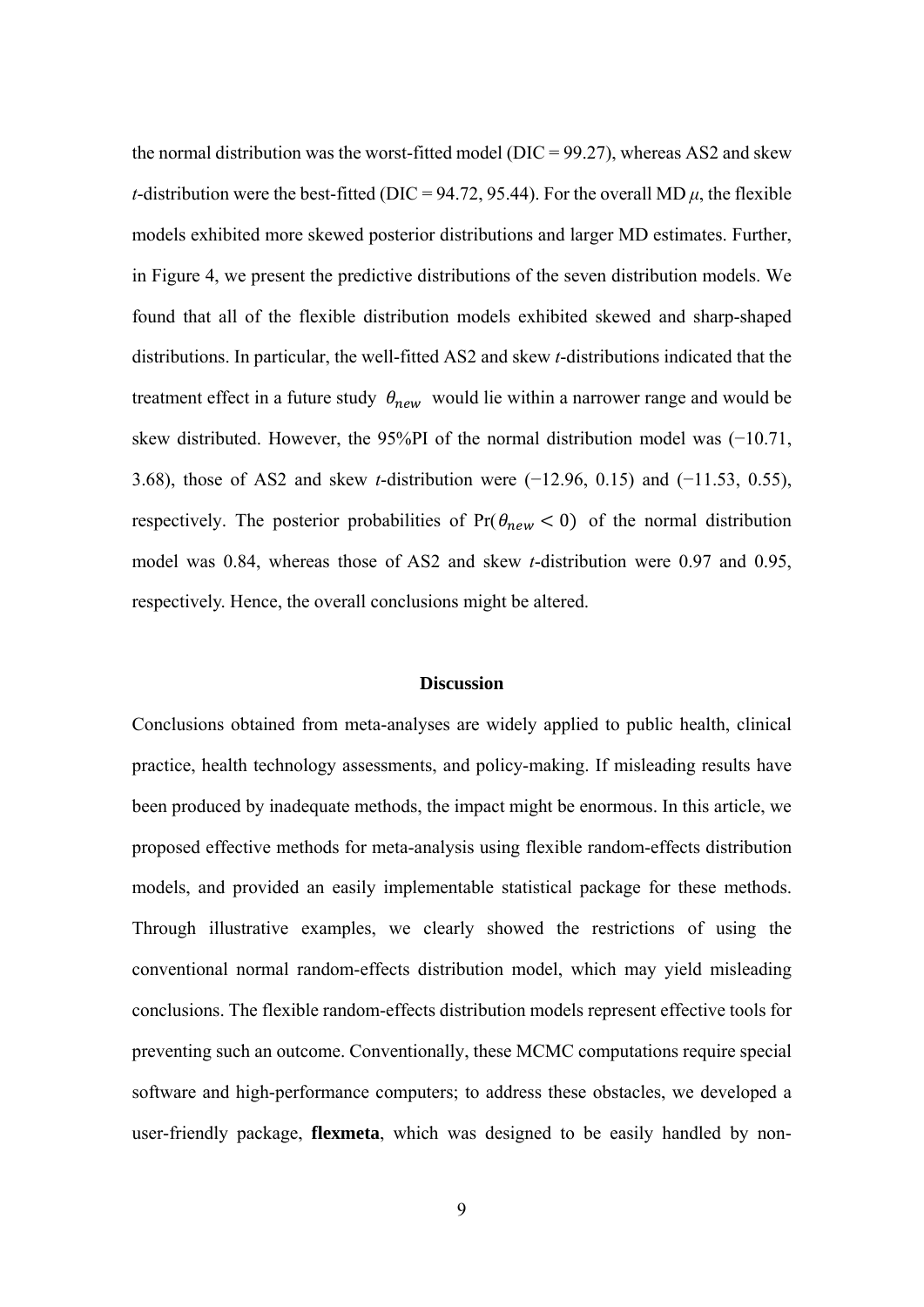statisticians and is freely available online. The proposed methods and the developed tools would help us to provide precise evidence. At a minimum, we recommend using these methods in sensitivity analyses.

In this study, we adopted five flexible distributions, but other probability distributions exist in statistical theory, e.g., see the comprehensive textbook by Azzalini and Capitanio  $10$ . Other choices might also be considered, but the five distribution models discussed here have sufficient expressive abilities, and significantly different results would not be obtained by adopting other existing distributions. Another choice would be to adopt nonparametric methods <sup>18, 19</sup>. However, in meta-analysis in medical studies, the number of studies *K* is usually not large  $^{22, 23}$ ; consequently, nonparametric methods would be unstable in many applications because they require much larger statistical information (parallel to *K*) to conduct valid estimation and prediction.

As shown by the real data applications, existing meta-analyses may have reached misleading conclusions due to the straightforward uses of the normal random-effects distribution model. Our proposed methods might change the overall conclusions of these meta-analyses, and systematic re-evaluation of existing meta-analyses would be an interesting topic for future studies. In addition, for future systematic reviews, the flexible methods might be used as standard methods to provide accurate conclusions, at least in sensitivity analyses.

#### **Acknowledgements**

This study was supported by Grant-in-Aid for Scientific Research from the Japan Society for the Promotion of Science (Grant numbers: JP19H04074, JP17K19808).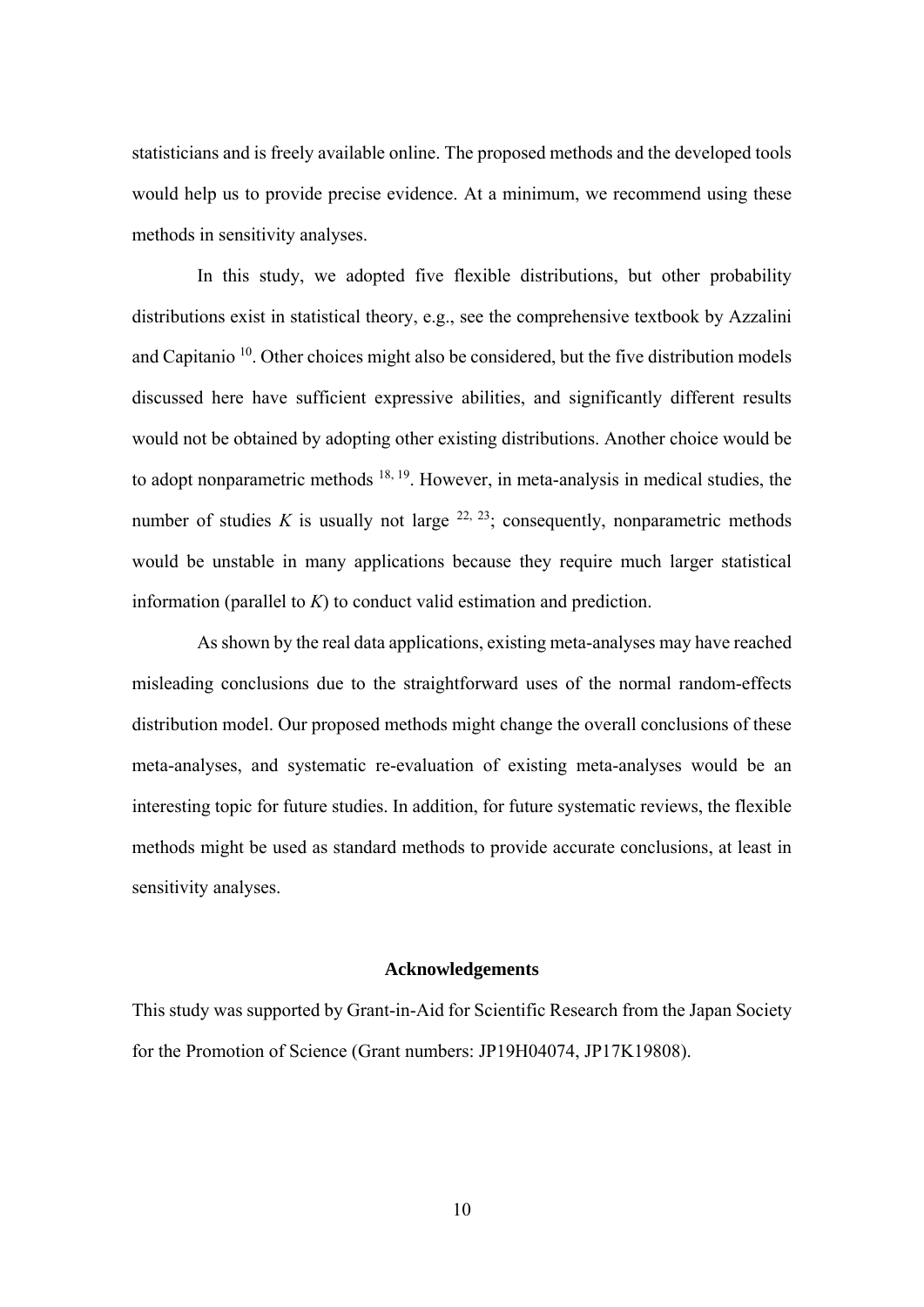#### **References**

- 1. Higgins JPT, Green S. *Cochrane Handbook for Systematic Reviews of Interventions*. Chichester: Wiley-Blackwell; 2008.
- 2. Whitehead A, Whitehead J. A general parametric approach to the meta-analysis of randomised clinical trials. *Stat Med* 1991; **10**: 1665-77.
- 3. DerSimonian R, Laird NM. Meta-analysis in clinical trials. *Control Clin Trials* 1986; **7**: 177-88.
- 4. Riley RD, Higgins JPT, Deeks JJ. Interpretation of random effects meta-analyses. *BMJ*  2011; **342**: d549.
- 5. Higgins JPT, Thompson SG, Spiegelhalter DJ. A re-evaluation of random-effects metaanalysis. *J Royal Stat Soc A* 2009; **172**: 137-59.
- 6. Lee KJ, Thompson SG. Flexible parametric models for random-effects distributions. *Stat Med* 2008; **27**: 418-34.
- 7. Kontopantelis E, Reeves D. Performance of statistical methods for meta-analysis when true study effects are non-normally distributed: A simulation study. *Stat Methods Med Res* 2012; **21**: 409-26.
- 8. Rubio-Aparicio M, Lopez-Lopez JA, Sanchez-Meca J, Marin-Martinez F, Viechtbauer W, Van den Noortgate W. Estimation of an overall standardized mean difference in random-effects meta-analysis if the distribution of random effects departs from normal. *Res Synth Methods* 2018; **9**: 489-503.
- 9. Azzalini A. A class of distributions which includes the normal ones. *Scand J Stat* 1985; **12**: 171-8.
- 10. Azzalini A, Capitanio A. *The Skew-Normal and Related Families*. Cambridge: Cambridge University Press; 2014.
- 11. Azzalini A, Capitanio A. Distributions generated by perturbation of symmetry with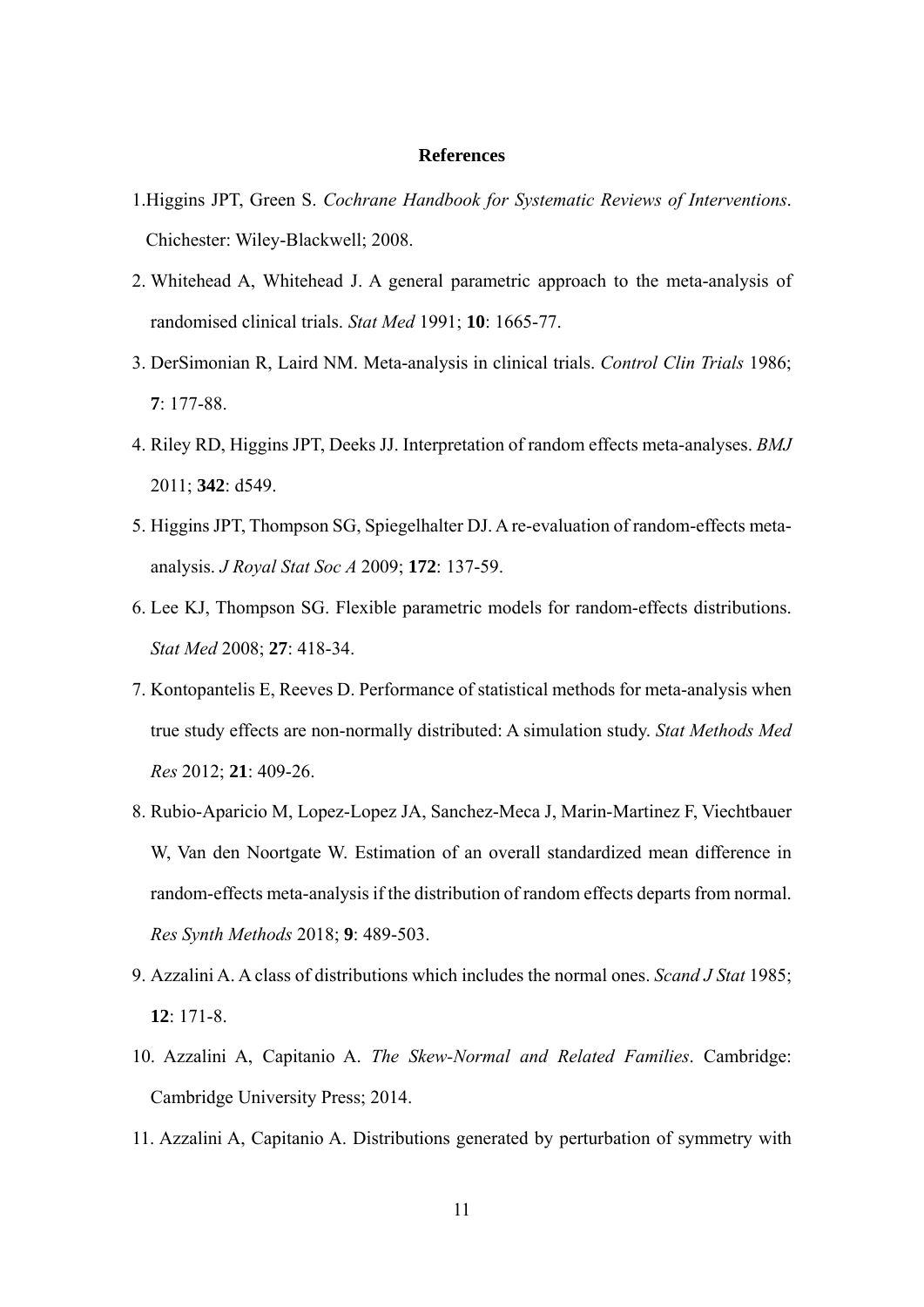emphasis on a multivariate skew-t distribution. *J Royal Stat Soc B* 2003; **65**: 159-74.

- 12. Azzalini A. Further results on a class of distributions which includes the normal ones. *Statistica* 1986; **46**: 199-208.
- 13. Jones MC, Faddy MJ. A skew extension of the *t*-distribution, with applications. *J Royal Stat Soc B* 2003; **65**: 159-74.
- 14. Jones MC, Pewsey A. Sinh-arcsinh distributions. *Biometrika* 2009; **96**: 761-80.
- 15. Rubinstein SM, de Zoete A, van Middelkoop M, Assendelft WJJ, de Boer MR, van Tulder MW. Benefits and harms of spinal manipulative therapy for the treatment of chronic low back pain: systematic review and meta-analysis of randomised controlled trials. *BMJ* 2019; **364**: l689.
- 16. Koutoukidis DA, Astbury NM, Tudor KE, et al. Association of weight loss interventions with changes in biomarkers of nonalcoholic fatty liver disease: a systematic review and meta-analysis. *JAMA Intern Med* 2019; DOI: 10.1001/jamainternmed.2019.2248.
- 17. Subbotin MT. On the law of frequency of error. *Math Sbornik* 1923; **31**: 296-301.
- 18. Gelman A, Carlin JB, Stern HS, Dunson DB, Vehtari A, Rubin DB. *Bayesian Data Analysis*. 3rd ed. Boca Raton: Chapman and Hall/CRC; 2013.
- 19. Carlin BP, Louis TA. *Bayesian Methods for Data Analysis*. New York: Chapman & Hall; 2009.
- 20. Spiegelhalter DJ, Best NG, Carlin BP, van der Linde A. Bayesian measures of model complexity and fit (with discussion). *J Royal Stat Soc B* 2002; **64**: 583-639.
- 21. Carpenter B, Gelman A, Hoffman MD, et al. Stan: A probabilistic programming language. *J Stat Softw* 2017; **76**: 1-32.
- 22. Noma H. Confidence intervals for a random-effects meta-analysis based on Bartletttype corrections. *Stat Med* 2011; **30**: 3304-12.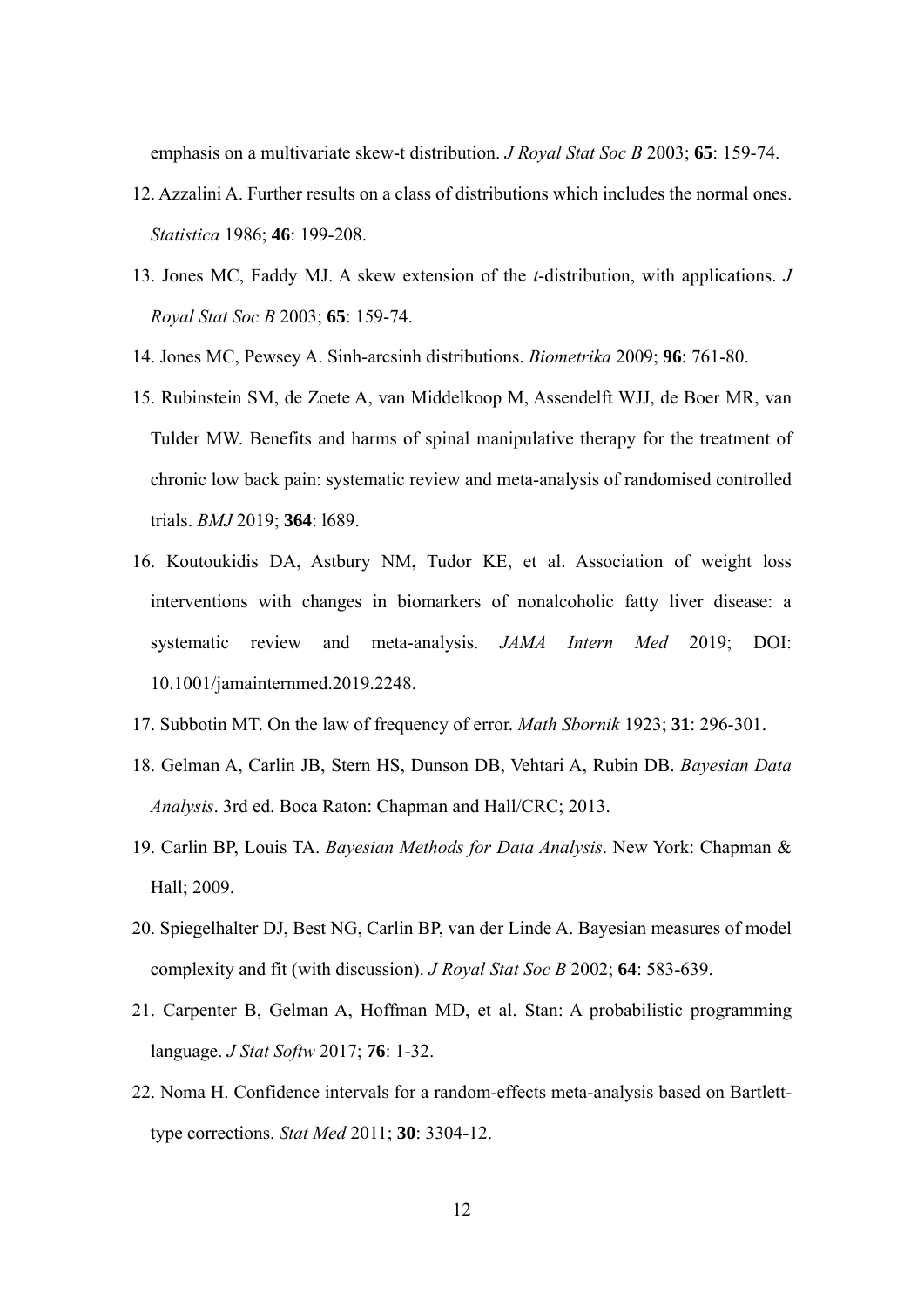23. Kontopantelis E, Springate DA, Reeves D. A re-analysis of the Cochrane Library data: the dangers of unobserved heterogeneity in meta-analyses. *PloS One* 2013; **8**: e69930.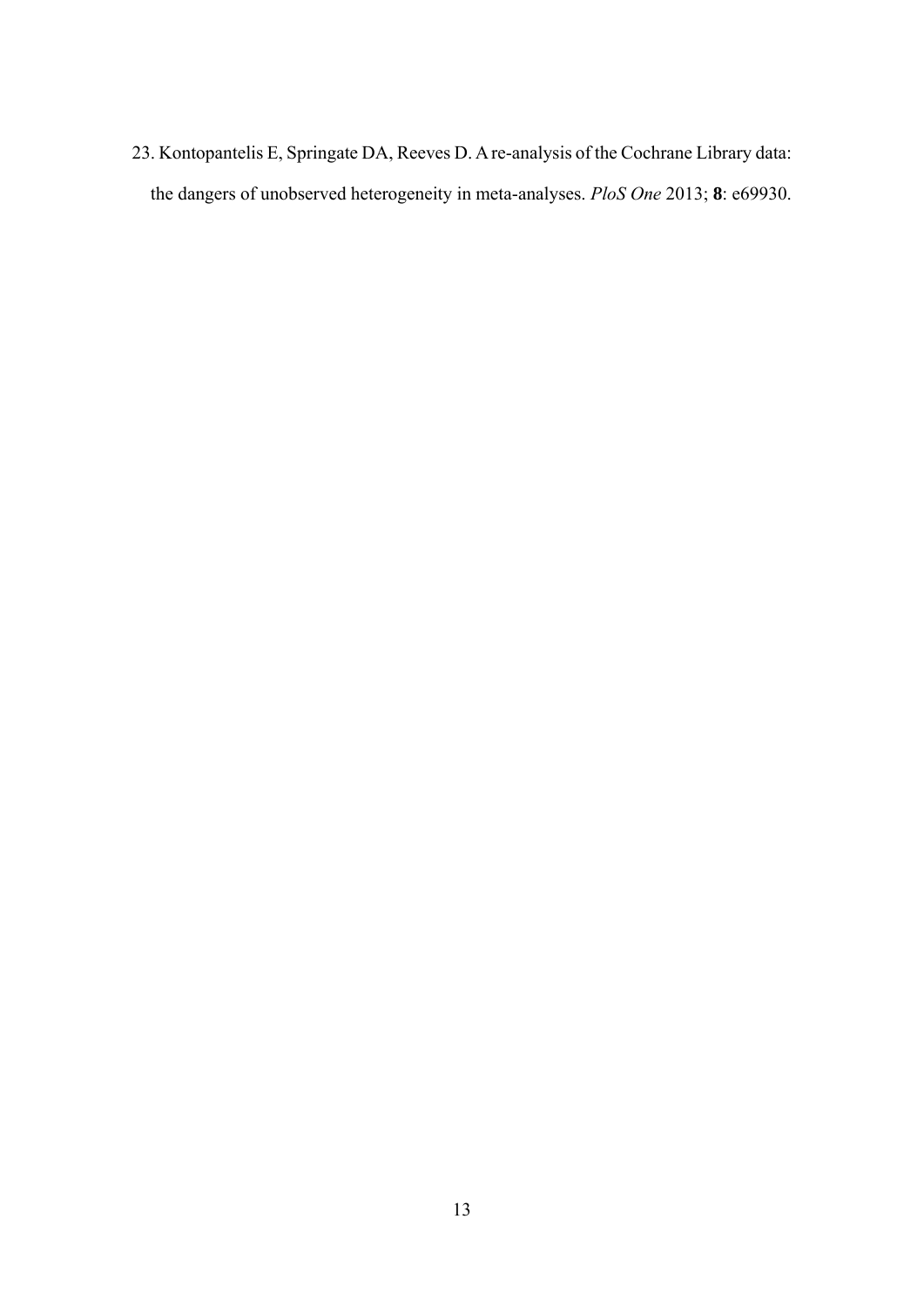| Random-effects distribution                                            | Mean    | SD.  | $95%$ CrI         | $Pr(\mu < 0)$ | DIC    |  |  |  |  |  |  |
|------------------------------------------------------------------------|---------|------|-------------------|---------------|--------|--|--|--|--|--|--|
| (a) Meta-analysis of the treatment of chronic low back pain            |         |      |                   |               |        |  |  |  |  |  |  |
| Normal distribution                                                    | $-3.17$ | 2.47 | $(-8.02, 1.73)$   | 0.90          | 145.62 |  |  |  |  |  |  |
| t-distribution                                                         | $-1.43$ | 1.91 | $(-5.47, 2.14)$   | 0.78          | 143.54 |  |  |  |  |  |  |
| Skew normal distribution                                               | $-4.27$ | 2.05 | $(-8.37, -0.32)$  | 0.98          | 141.91 |  |  |  |  |  |  |
| Skew t-distribution                                                    | $-3.47$ | 2.09 | $(-8.04, 0.19)$   | 0.97          | 140.50 |  |  |  |  |  |  |
| AS <sub>2</sub> distribution                                           | $-3.99$ | 2.39 | $(-9.47, -0.10)$  | 0.98          | 139.03 |  |  |  |  |  |  |
| Jones-Faddy distribution                                               | $-3.09$ | 2.05 | $(-7.49, 0.65)$   | 0.95          | 141.94 |  |  |  |  |  |  |
| Sinh-arcsinh distribution                                              | $-5.33$ | 2.91 | $(-11.37, -0.94)$ | 0.99          | 139.97 |  |  |  |  |  |  |
| (b) Meta-analysis of the treatment of nonalcoholic fatty liver disease |         |      |                   |               |        |  |  |  |  |  |  |
| Normal distribution                                                    | $-3.52$ | 0.77 | $(-5.04, -1.98)$  | 1.00          | 99.27  |  |  |  |  |  |  |
| <i>t</i> -distribution                                                 | $-3.06$ | 0.66 | $(-4.43, -1.81)$  | 1.00          | 97.95  |  |  |  |  |  |  |
| Skew normal distribution                                               | $-3.83$ | 0.69 | $(-5.29, -2.55)$  | 1.00          | 96.52  |  |  |  |  |  |  |
| Skew t-distribution                                                    | $-3.61$ | 0.69 | $(-5.14, -2.40)$  | 1.00          | 95.44  |  |  |  |  |  |  |
| AS2 distribution                                                       | $-3.78$ | 0.83 | $(-5.72, -2.44)$  | 1.00          | 94.72  |  |  |  |  |  |  |
| Jones-Faddy distribution                                               | $-3.49$ | 0.68 | $(-4.93, -2.23)$  | 1.00          | 97.02  |  |  |  |  |  |  |
| Sinh-arcsinh distribution                                              | $-4.24$ | 0.86 | $(-6.03, -2.75)$  | 1.00          | 96.70  |  |  |  |  |  |  |

**Table 1.** Summary of the posterior distributions for the mean  $\mu$  of the random-effects distribution <sup>15, 16</sup>.

† CrI: credible interval, DIC: deviance information criterion.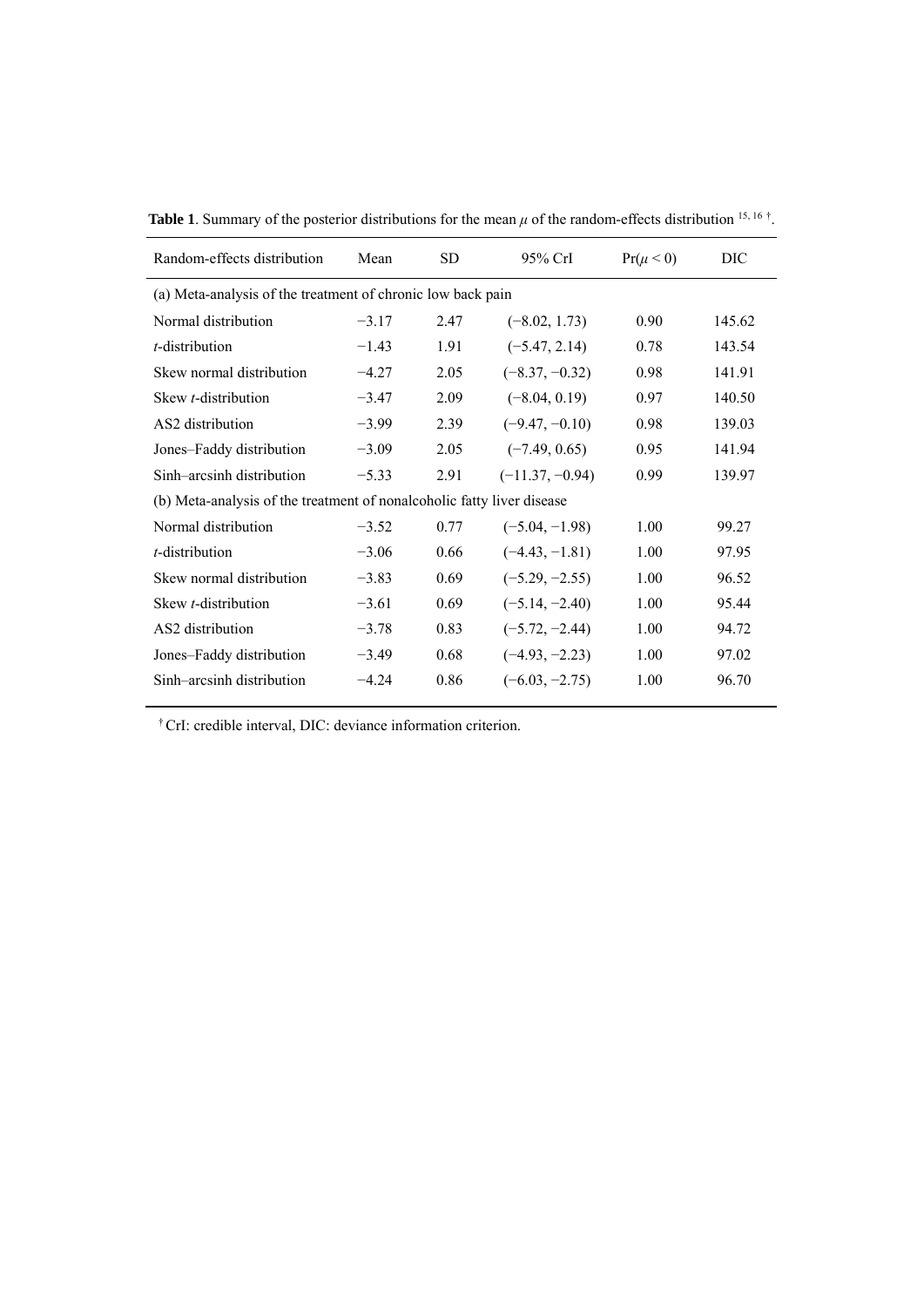| Random-effects distribution                                             | Mean    | <b>SD</b> | 95% PI            | $Pr(\theta_{new} < 0)$ |  |  |  |  |  |  |
|-------------------------------------------------------------------------|---------|-----------|-------------------|------------------------|--|--|--|--|--|--|
| (a) Meta-analysis for the treatment of chronic low back pain            |         |           |                   |                        |  |  |  |  |  |  |
| Normal distribution                                                     | $-3.17$ | 11.33     | $(-25.62, 19.29)$ | 0.61                   |  |  |  |  |  |  |
| $t$ -distribution                                                       | $-1.43$ | 9.69      | $(-20.46, 17.35)$ | 0.58                   |  |  |  |  |  |  |
| Skew normal distribution                                                | $-4.26$ | 9.43      | $(-26.42, 9.92)$  | 0.63                   |  |  |  |  |  |  |
| Skew <i>t</i> -distribution                                             | $-3.47$ | 9.60      | $(-26.85, 8.51)$  | 0.59                   |  |  |  |  |  |  |
| AS <sub>2</sub> distribution                                            | $-4.22$ | 10.56     | $(-32.22, 6.81)$  | 0.58                   |  |  |  |  |  |  |
| Jones-Faddy distribution                                                | $-3.09$ | 9.65      | $(-24.65, 11.22)$ | 0.59                   |  |  |  |  |  |  |
| Sinh-arcsinh distribution                                               | $-5.37$ | 11.80     | $(-33.51, 7.67)$  | 0.60                   |  |  |  |  |  |  |
| (b) Meta-analysis for the treatment of nonalcoholic fatty liver disease |         |           |                   |                        |  |  |  |  |  |  |
| Normal distribution                                                     | $-3.52$ | 3.63      | $(-10.71, 3.68)$  | 0.84                   |  |  |  |  |  |  |
| <i>t</i> -distribution                                                  | $-3.06$ | 3.37      | $(-9.77, 3.51)$   | 0.86                   |  |  |  |  |  |  |
| Skew normal distribution                                                | $-3.83$ | 3.18      | $(-11.31, 0.93)$  | 0.93                   |  |  |  |  |  |  |
| Skew <i>t</i> -distribution                                             | $-3.61$ | 3.23      | $(-11.53, 0.55)$  | 0.95                   |  |  |  |  |  |  |
| AS2 distribution                                                        | $-3.81$ | 3.57      | $(-12.96, 0.15)$  | 0.97                   |  |  |  |  |  |  |
| Jones-Faddy distribution                                                | $-3.49$ | 3.20      | $(-10.78, 1.72)$  | 0.91                   |  |  |  |  |  |  |
| Sinh-arcsinh distribution                                               | $-4.31$ | 3.72      | $(-12.78, 0.61)$  | 0.95                   |  |  |  |  |  |  |

**Table 2.** Summary of the predictive distributions for the two meta-analyses <sup>15, 16</sup> <sup>†</sup>.

† PI: predictive interval.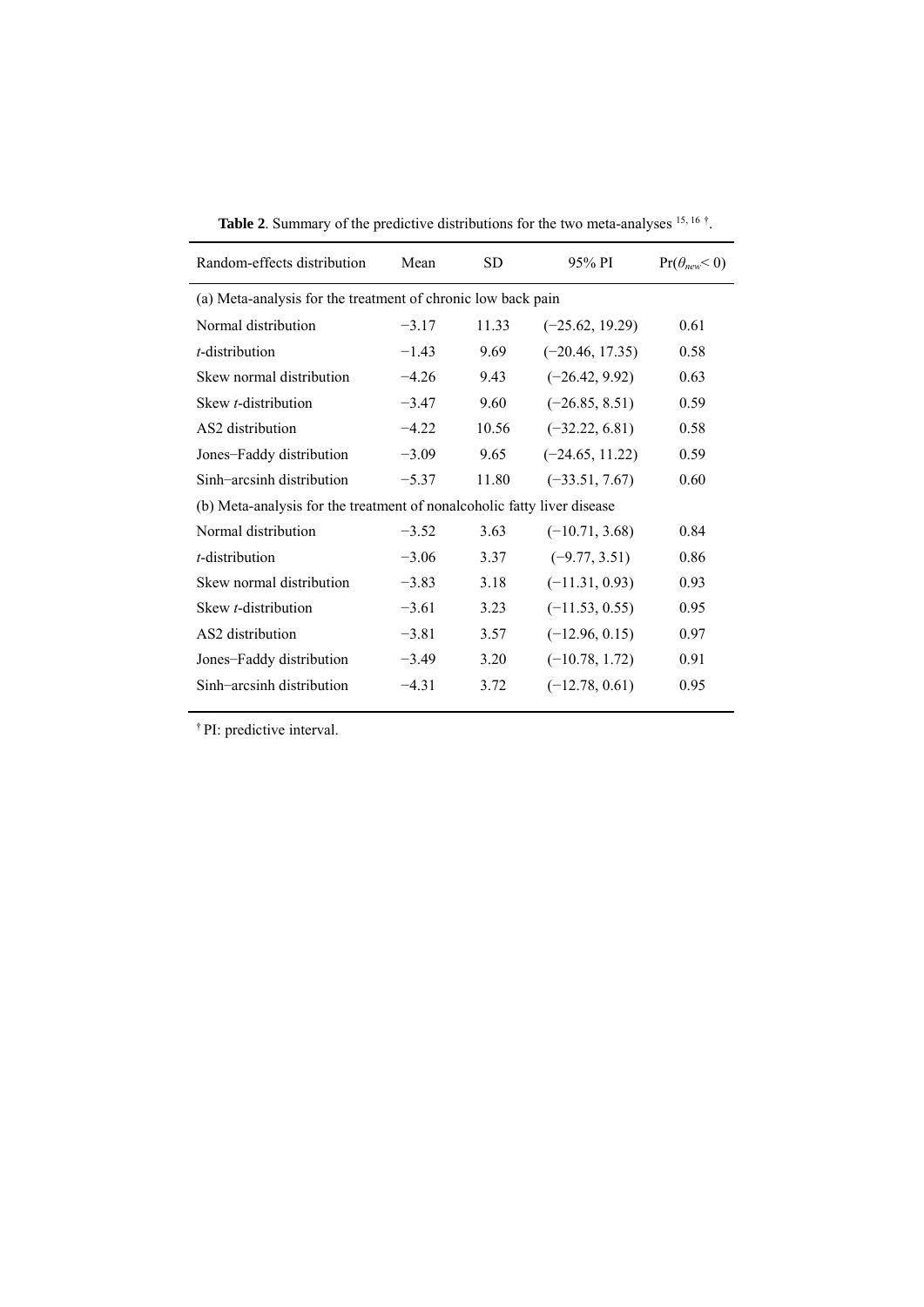| ۰,<br>I<br>٦<br>I |
|-------------------|
|-------------------|

|                                                                |      |                   | <b>Experimental</b> |      |                      | Control             |       |       |                        |    |    |           |                                  |        | Weight | Weight           |
|----------------------------------------------------------------|------|-------------------|---------------------|------|----------------------|---------------------|-------|-------|------------------------|----|----|-----------|----------------------------------|--------|--------|------------------|
| Study                                                          |      | <b>Total Mean</b> |                     |      | <b>SD Total Mean</b> | SD                  |       |       | <b>Mean Difference</b> |    |    | <b>MD</b> |                                  | 95%-CI |        | (fixed) (random) |
| Krekoukiasa 2017                                               |      |                   | 25 12.00 11.0000    |      |                      | $25,49.60,8.9000$ = |       |       |                        |    |    |           | $-37.60$ [ $-43.15$ ; $-32.05$ ] |        | 5.0%   | 4.7%             |
| Wilkey 2008                                                    |      |                   | 18 42.80 22.5000    |      |                      | 12 70.00 24.1000    |       |       |                        |    |    |           | $-27.20$ [ $-44.35$ ; $-10.05$ ] |        | 0.5%   | 3.0%             |
| Sarker 2017                                                    |      |                   | 35 20.30 6.2000     |      |                      | 35 39.70 7.1000     |       |       |                        |    |    |           | -19.40 [-22.52; -16.28]          |        | 15.6%  | 5.0%             |
| Skillgate 2007                                                 |      |                   | 92 36.00 14.4000    |      |                      | 80 44.00 13.4000    |       |       |                        |    |    |           | $-8.00$ $[-12.16; -3.84]$        |        | 8.8%   | 4.9%             |
| Gudavalli 2006                                                 |      |                   | 123 17.40 22.3000   |      |                      | 112 23.40 20.7000   |       |       |                        |    |    |           | $-6.00$ $[-11.50; -0.50]$        |        | 5.0%   | 4.7%             |
| Hondras 2009                                                   |      |                   | 83 27.63 19.3100    |      |                      | 16 33.47 19.4900    |       |       |                        |    |    |           | $-5.84$ [ $-16.25$ ; 4.57]       |        | 1.4%   | 4.1%             |
| Hurwitz 2002                                                   |      |                   | 169 31.00 18.0000   |      |                      | 168 35.00 20.0000   |       |       |                        |    |    |           | $-4.00$ [ $-8.06$ ; 0.06]        |        | 9.2%   | 4.9%             |
| Hondras 2009                                                   |      |                   | 90 29.49 19.2900    |      |                      | 16 33.47 19.4900    |       |       |                        |    |    |           | $-3.98$ $[-14.33; 6.37]$         |        | 1.4%   | 4.1%             |
| Bronfort 1996                                                  |      |                   | 62 34.00 19.0000    |      |                      | 43 36.00 22.0000    |       |       | ïΙ                     |    |    |           | $-2.00$ $[-10.10; 6.10]$         |        | 2.3%   | 4.4%             |
| Hurwitz 2002                                                   |      |                   | 169 34.00 19.0000   |      |                      | 169 36.00 19.0000   |       |       |                        |    |    | $-2.00$   | $[-6.05; 2.05]$                  |        | 9.3%   | 4.9%             |
| Ulger 2017                                                     |      |                   | 57 20.80 12.0000    |      |                      | 56 21.00 16.0000    |       |       |                        |    |    | $-0.20$   | $[-5.42: 5.02]$                  |        | 5.6%   | 4.8%             |
| UK BEAM trial 2004                                             |      |                   | 316 48.99 22.1600   |      |                      | 228 48.93 21.4900   |       |       |                        |    |    | 0.06      | $[-3.65; 3.77]$                  |        | 11.1%  | 4.9%             |
| Hemmila 2002                                                   |      |                   | 22 30.50 15.0000    |      |                      | 35 30.00 15.0000    |       |       |                        |    |    | 0.50      | $[-7.50; 8.50]$                  |        | 2.4%   | 4.4%             |
| Dougherty 2014                                                 |      |                   | 32 37.50 28.9000    |      |                      | 28 36.50 33.8000    |       |       |                        |    |    |           | 1.00 [-15.03; 17.03]             |        | 0.6%   | 3.2%             |
| Bronfort 2011                                                  |      |                   | 50 39.00 18.0000    |      |                      | 95 37.00 18.0000    |       |       |                        |    |    |           | 2.00 [-4.16; 8.16]               |        | 4.0%   | 4.7%             |
| Bronfort 2011                                                  |      |                   | 50 39.00 18.0000    |      |                      | 96 36.00 20.0000    |       |       |                        |    |    | 3.00      | $[-3.40; 9.40]$                  |        | 3.7%   | 4.6%             |
| Cecchi 2010                                                    |      |                   | 35 20.00 20.0000    |      |                      | 68 16.70 13.3000    |       |       |                        |    |    |           | 3.30 [-4.04: 10.64]              |        | 2.8%   | 4.5%             |
| Hemmila 2002                                                   |      |                   | 22 30.50 15.0000    |      |                      | 34 27.00 15.0000    |       |       |                        |    |    |           | 3.50 [-4.54; 11.54]              |        | 2.4%   | 4.4%             |
| Rasmussen-Barr 2003                                            |      |                   | 19 24.00 26.7000    |      |                      | 22 20.00 17.8000    |       |       |                        |    |    |           | 4.00 [-10.12; 18.12]             |        | 0.8%   | 3.5%             |
| <b>Hsieh 2002</b>                                              |      |                   | 45 25.80 19.3000    |      |                      | 42 21.30 12.8000    |       |       |                        |    |    |           | 4.50 [-2.34; 11.34]              |        | 3.3%   | 4.6%             |
| Cecchi 2010                                                    |      |                   | 35 20.00 20.0000    |      |                      | 68 15.00 13.3000    |       |       |                        |    |    |           | 5.00 [-2.34: 12.34]              |        | 2.8%   | 4.5%             |
| Dougherty 2014                                                 |      |                   | 60 34.90 31.2000    |      |                      | 61 26.60 33.5000    |       |       |                        |    |    |           | 8.30 [-3.23; 19.83]              |        | 1.1%   | 3.9%             |
| Waqqar 2016                                                    |      |                   | 20 25.50 26.5000    |      |                      | 17 14.70 17.3000    |       |       |                        |    |    |           | 10.80 [-3.43; 25.03]             |        | 0.8%   | 3.5%             |
|                                                                |      |                   |                     |      |                      |                     |       |       |                        |    |    |           |                                  |        |        |                  |
| <b>Fixed effect model</b>                                      | 1629 |                   |                     | 1526 |                      |                     |       |       | ٥                      |    |    |           | -5.91 [-7.15; -4.68] 100.0%      |        |        |                  |
| Random effects model                                           |      |                   |                     |      |                      |                     |       |       |                        |    |    |           | $-3.17$ [ $-7.85$ ; 1.51]        |        |        | 100.0%           |
| Heterogeneity: $l^2 = 92\%$ , $\tau^2 = 112.2028$ , $p < 0.01$ |      |                   |                     |      |                      |                     |       |       |                        |    |    |           |                                  |        |        |                  |
|                                                                |      |                   |                     |      |                      |                     | $-40$ | $-20$ | $\Omega$               | 20 | 40 |           |                                  |        |        |                  |

# (b)

|                                                               |      | <b>Total Mean</b> | <b>Experimental</b> |                 | <b>SD Total Mean</b> | Control<br>SD   | <b>Mean Difference</b>          | <b>MD</b> | 95%-CI                        | Weight | Weight           |
|---------------------------------------------------------------|------|-------------------|---------------------|-----------------|----------------------|-----------------|---------------------------------|-----------|-------------------------------|--------|------------------|
| Study                                                         |      |                   |                     |                 |                      |                 |                                 |           |                               |        | (fixed) (random) |
| Al-Jiffrl et al, 2013                                         |      |                   | 50 -13.70 3.4000    | 50              | 0.80                 | 3.0000          |                                 |           | -14.50 [-15.76; -13.24]       | 6.1%   | 4.6%             |
| Promrat et al. 2010                                           | 20   |                   | $-8.70$ 12.4000     | 10 <sup>1</sup> | $-0.50$              | 7.4000          |                                 |           | $-8.20$ $[-15.31; -1.09]$     | 0.2%   | 2.3%             |
| Abd El-Kader et al. 2016                                      | 50   | $-5.90$           | 2.2000              | 50              | 2.10                 | 2.9000          | 퐈                               |           | $-8.00$ [ $-9.01$ ; $-6.99$ ] | 9.4%   | 4.7%             |
| Sun et al, 2012                                               | 674  | $-6.10$           | 9.2000              | 332             | 1.30                 | 9.2000          | 王                               |           | $-7.40$ [ $-8.61$ ; $-6.19$ ] | 6.5%   | 4.6%             |
| Bahmanadabi et al. 2011                                       |      |                   | 20 -13.00 10.0000   | 20              |                      | $-6.10$ 30,0000 | π<br>τē                         |           | $-6.90$ $[-20.76; 6.96]$      | 0.0%   | 1.0%             |
| Abenavoli et al, 2017                                         | 20   | $-5.10$           | 3.4000              | 10              | 0.40                 | 2.3000          | $\overline{\phantom{0}}$<br>J.  |           | $-5.50$ [ $-7.56$ ; $-3.44$ ] | 2.3%   | 4.4%             |
| Wong et al, 2013                                              | 77   | $-5.60$           | 5.7000              | 77              | $-0.60$              | 3.7000          | ŧ                               | $-5.00$   | $[-6.52; -3.48]$              | 4.2%   | 4.6%             |
| Armstrong et al. 2016                                         | 23   | $-5.30$           | 4.7000              | 22              | $-0.60$              | 4.4000          |                                 | $-4.70$   | $[-7.36: -2.04]$              | 1.4%   | 4.2%             |
| Asghari et al. 2018                                           | 30   | $-4.10$           | 4.0000              | 30              | 0.00                 | 2.7000          |                                 | $-4.10$   | $[-5.83: -2.37]$              | 3.2%   | 4.5%             |
| Axley et al, 2018                                             | 8    | $-2.70$           | 5.0000              | 14              | 0.90                 | 6.0000          |                                 | $-3.60$   | $[-8.28; 1.08]$               | 0.4%   | 3.3%             |
| Selezneva et al. 2014                                         | 58   | $-9.30$           | 1.8000              | 116             | $-6.20$              | 1.7000          |                                 | $-3.10$   | $[-3.66; -2.54]$              | 30.8%  | 4.7%             |
| Katsagoni et al, 2018 (D)                                     | 21   | $-5.60$           | 4.1000              | 11              | $-2.80$              | 3.9000          |                                 | $-2.80$   | $[-5.70; 0.10]$               | 1.1%   | 4.1%             |
| Lim et al, 2018                                               | 43   | $-3.20$           | 2.5000              | 43              | $-0.90$              | 2.0000          | h.                              | $-2.30$   | $[-3.26; -1.34]$              | 10.5%  | 4.7%             |
| St George et al, 2009 (M)                                     | 73   | $-2.80$           | 3.4000              | 17              | $-0.50$              | 3.7000          |                                 | $-2.30$   | $[-4.22: -0.38]$              | 2.6%   | 4.4%             |
| Katsagoni et al, 2018 (D+E)                                   | 21   | $-4.90$           | 4.1000              | 10              | $-2.80$              | 3.9000          | Ŧ                               | $-2.10$   | $[-5.09: 0.89]$               | 1.1%   | 4.0%             |
| Zelber-Sagi et al, 2006                                       | 21   | $-7.70$           | 6.8000              | 23              | $-5.90$              | 5.9000          |                                 | $-1.80$   | $[-5.58; 1.98]$               | 0.7%   | 3.7%             |
| Harrison et al. 2009                                          | 23   | $-8.20$           | 5.0000              | 18              | $-6.40$              | 5.2000          |                                 | $-1.80$   | $[-4.95: 1.35]$               | 1.0%   | 4.0%             |
| Cheng et al, 2017 (D+E)                                       | 29   | $-1.50$           | 3.2000              | 15              | 0.20                 | 3.3000          |                                 | $-1.70$   | $[-3.74: 0.34]$               | 2.3%   | 4.4%             |
| Dong et al, 2016                                              | 130  | $-1.40$           | 4.9000              | 130             | 0.10                 | 4.1000          |                                 | $-1.50$   | $[-2.60; -0.40]$              | 7.9%   | 4.7%             |
| St George et al, 2009 (L)                                     | 36   | $-1.90$           | 3.7000              | 17              | $-0.50$              | 3.7000          |                                 | $-1.40$   | $[-3.53; 0.73]$               | 2.1%   | 4.4%             |
| Lee et al, 2012                                               | 8    | $-1.60$           | 3.1000              | 10              | $-0.80$              | 2.3000          |                                 | $-0.80$   | $[-3.38; 1.78]$               | 1.4%   | 4.2%             |
| Cheng et al, 2017 (D)                                         | 28   | $-0.80$           | 3.1000              |                 | $14 - 0.20$          | 3.3000          |                                 | $-0.60$   | $[-2.68: 1.48]$               | 2.2%   | 4.4%             |
| Eckard et al. 2013 (MF)                                       | 9    | $-3.00$           | 4.7000              | 5               | $-2.50$              | 5.3000          |                                 | $-0.50$   | $[-6.07; 5.07]$               | 0.3%   | 2.9%             |
| Khoo et al, 2017                                              | 12   | $-3.50$           | 2.1000              |                 | $12 - 3.50$          | 3.3000          |                                 | 0.00      | $[-2.21; 2.21]$               | 2.0%   | 4.3%             |
| Eckard et al, 2013 (LF)                                       | 12   | $-0.20$           | 5.4000              |                 | $6 -2.50$            | 5.3000          |                                 | 2.30      | $[-2.93; 7.53]$               | 0.4%   | 3.0%             |
|                                                               |      |                   |                     |                 |                      |                 |                                 |           |                               |        |                  |
| <b>Fixed effect model</b>                                     | 1496 |                   |                     | 1062            |                      |                 | ¢i                              |           | -4.22 [-4.53; -3.91] 100.0%   |        |                  |
| <b>Random effects model</b>                                   |      |                   |                     |                 |                      |                 | ◇                               |           | $-3.51$ [ $-5.03$ ; $-2.00$ ] |        | 100.0%           |
| Heterogeneity: $I^2 = 95\%$ , $\tau^2 = 12.5494$ , $p < 0.01$ |      |                   |                     |                 |                      |                 |                                 |           |                               |        |                  |
|                                                               |      |                   |                     |                 |                      |                 | $-20$<br>$-10$<br>0<br>10<br>20 |           |                               |        |                  |

**Figure 1.** Forest plots for the two motivating examples: (a) meta-analysis of chronic low back pain <sup>15</sup>, (b) meta-analysis of nonalcoholic fatty liver disease 16.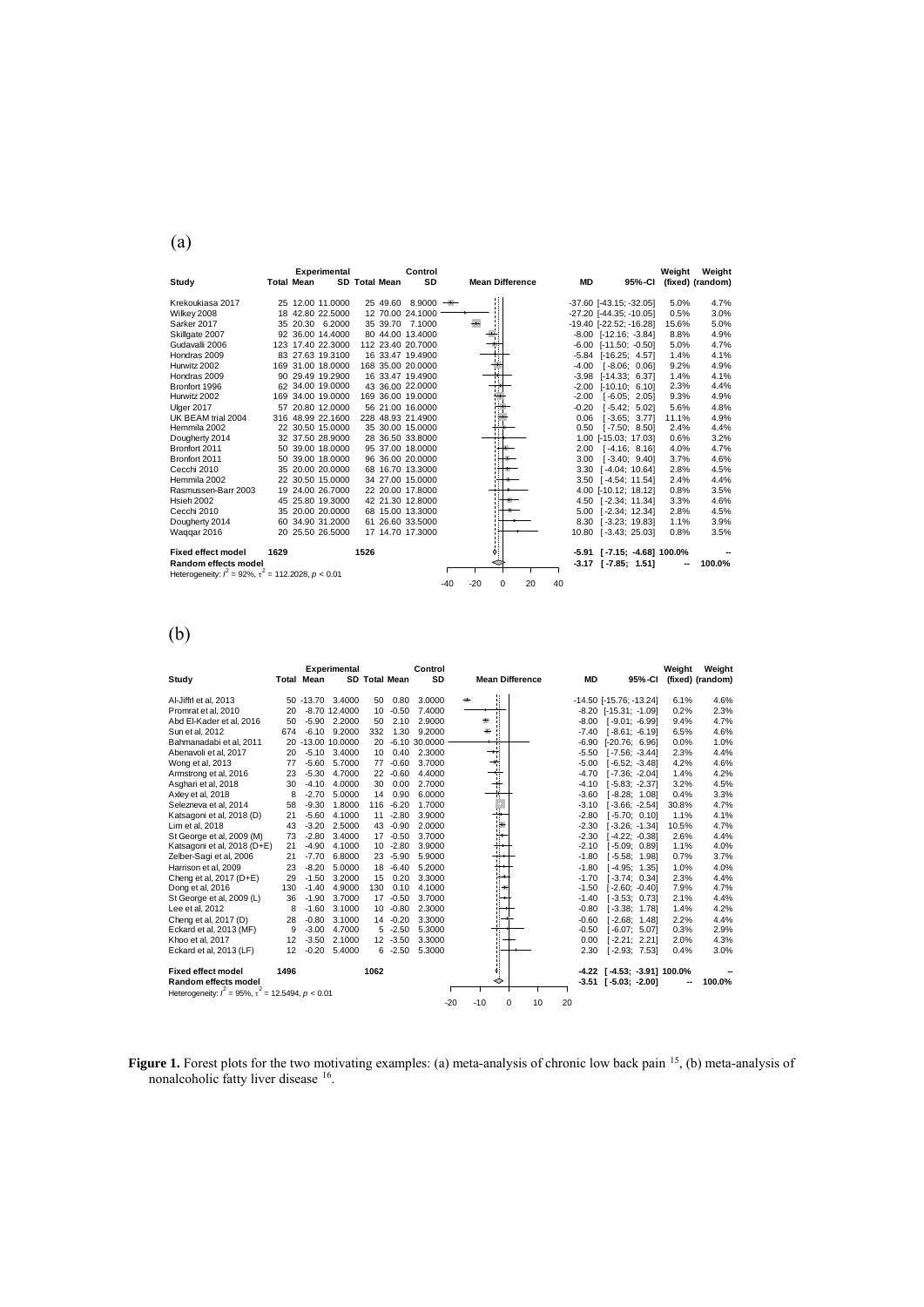

**Figure 2.** Flexible models for the random-effects distribution: (a) skew normal distribution, (b), (c) skew *t*-distribution,  $($ d), (e) AS2 distribution, (f), (g) Jones–Faddy distribution, (h), (i) sinh–arcsinh distribution.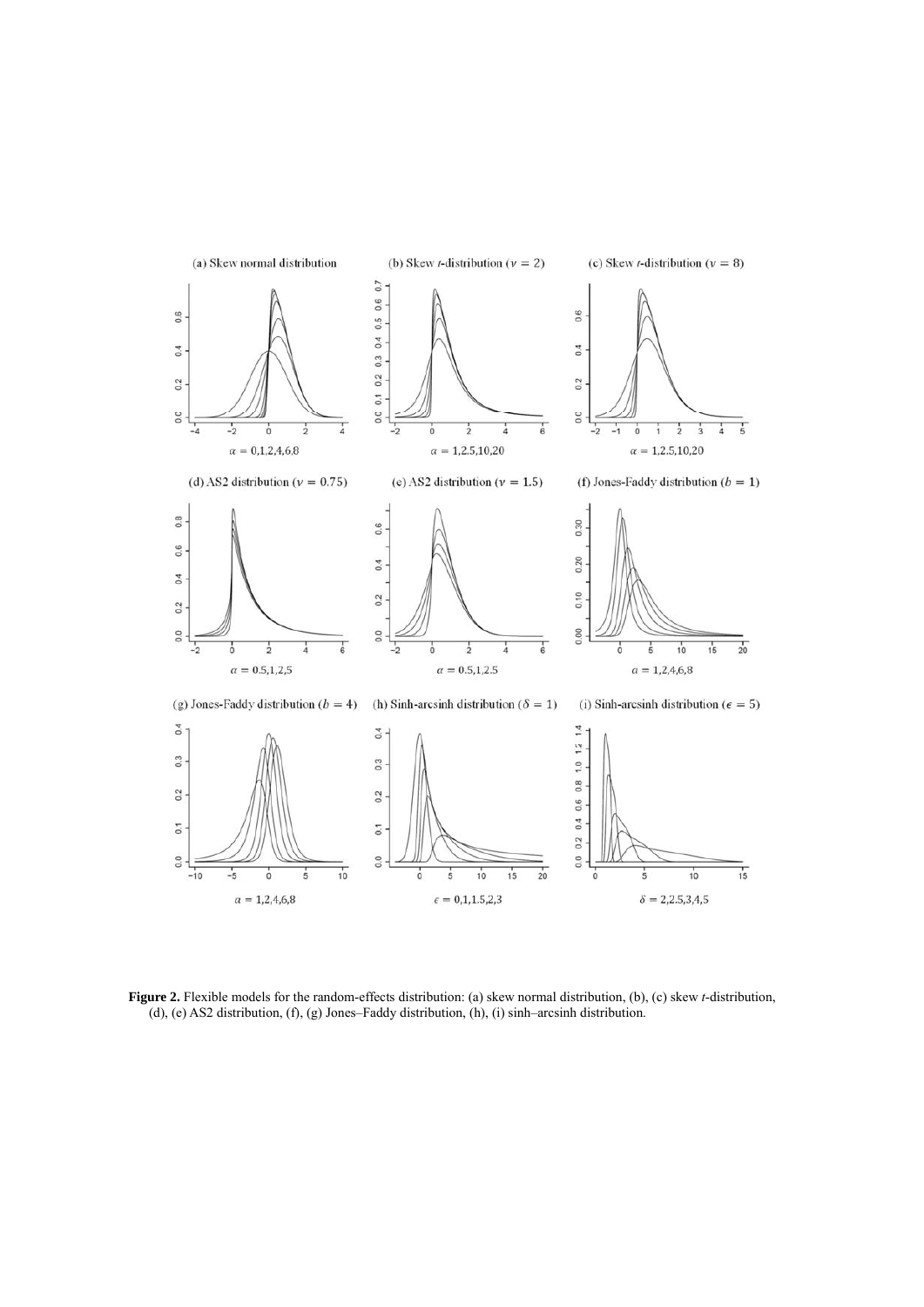

**Figure 3.** Posterior distributions for *μ* of the meta-analysis of chronic low back pain <sup>15</sup> using seven random-effects distribution models.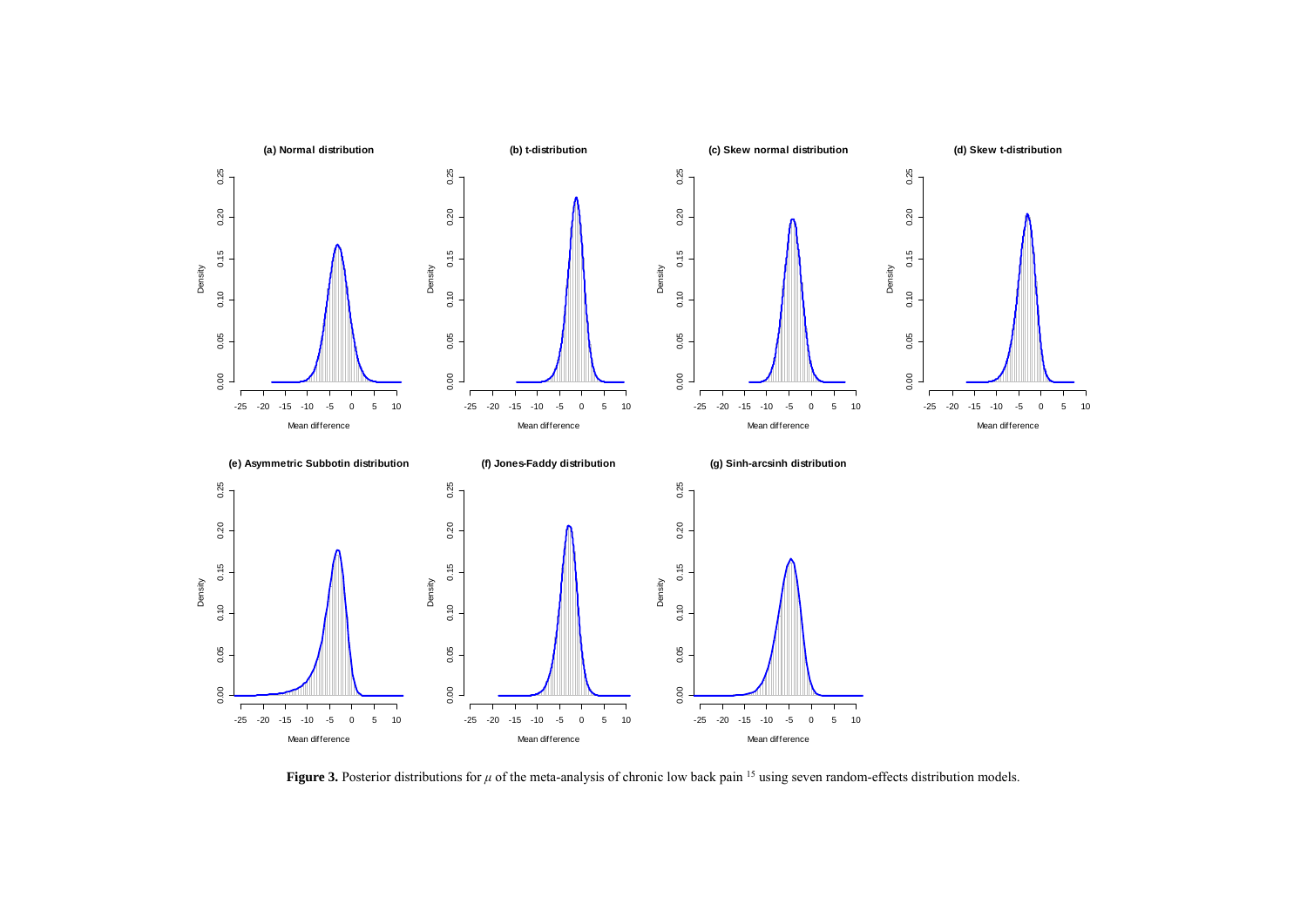

Figure 4. Predictive distributions for the meta-analysis of nonalcoholic fatty liver disease <sup>16</sup> using seven random-effects distribution models.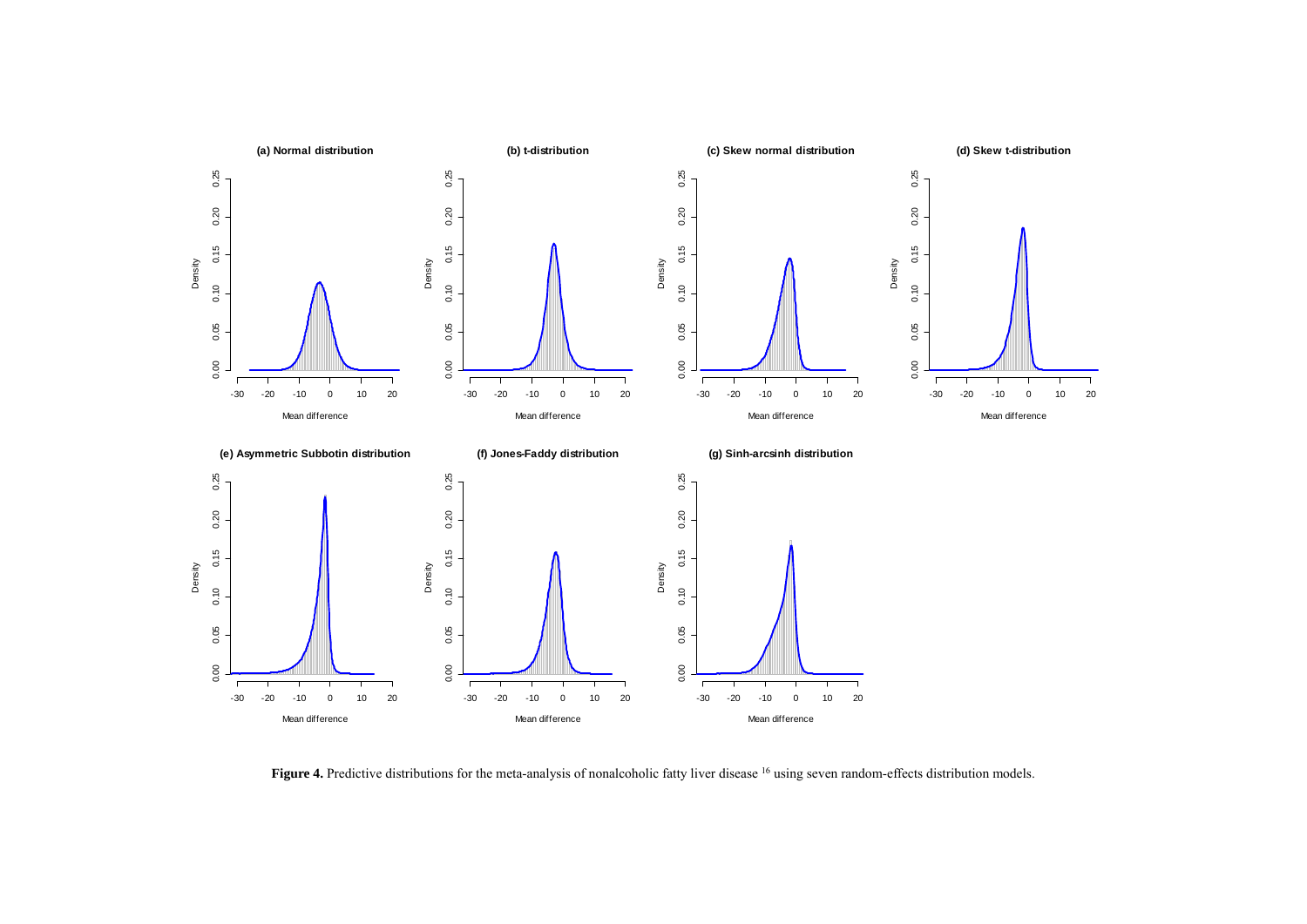#### SUPPLEMENTARY DATA for

# **Meta-analysis using flexible random-effects distribution models**

Hisashi Noma<sup>1</sup>, Kengo Nagashima<sup>2</sup>, Shogo Kato<sup>3</sup>, Satoshi Teramukai<sup>4</sup> and Furukawa, T. A.5

<sup>1</sup> *Department of Data Science, The Institute of Statistical Mathematics, Tokyo, Japan*

<sup>2</sup> *Research Center for Medical and Health Data Science, The Institute of Statistical Mathematics, Tokyo, Japan*

<sup>3</sup> *Department of Statistical Inference and Mathematics, The Institute of Statistical Mathematics, Tokyo, Japan*

*4 Department of Biostatistics, Graduate School of Medical Science, Kyoto Prefectural University of Medicine, Kyoto, Japan*

*5 Departments of Health Promotion and Human Behavior, Kyoto University Graduate School of Medicine/School of Public Health, Kyoto, Japan*

# **e-Appendix A: Mathematical details of the flexible distributions**

*A.1 Skew normal distribution*

The skew normal distribution (Azzalini, 1985; Azzalini and Capitanio, 2014) is a generalized version of the conventional normal distribution that allows for skewness. The probability density function is

$$
p(\theta|\xi,\omega,\alpha) = \frac{2}{\omega}\phi\left(\frac{\theta-\xi}{\omega}\right)\Phi\left(\frac{\alpha(\theta-\xi)}{\omega}\right)
$$

where  $\phi(\theta)$  and  $\Phi(\theta)$  are, respectively, the probability density and cumulative distribution functions of the standard normal distribution  $N(0, 1)$ .  $\xi$  is the location parameter that regulates the center location, and  $\omega$  ( $>$  0) is the scale parameter that regulates the dispersion of the distribution.  $\alpha$  is the skewness parameter that adjusts the skewness; the distribution is positively (negatively) skewed for  $\alpha > 0$  ( $\alpha < 0$ ). When  $\alpha = 0$ , the skew normal distribution accords with the normal distribution N( $\xi, \omega$ ). The mean and variance of this distribution are

$$
E[\theta] = \xi + \omega b \delta
$$

$$
V[\theta] = \omega^2 [1 - (b\delta)^2]
$$

where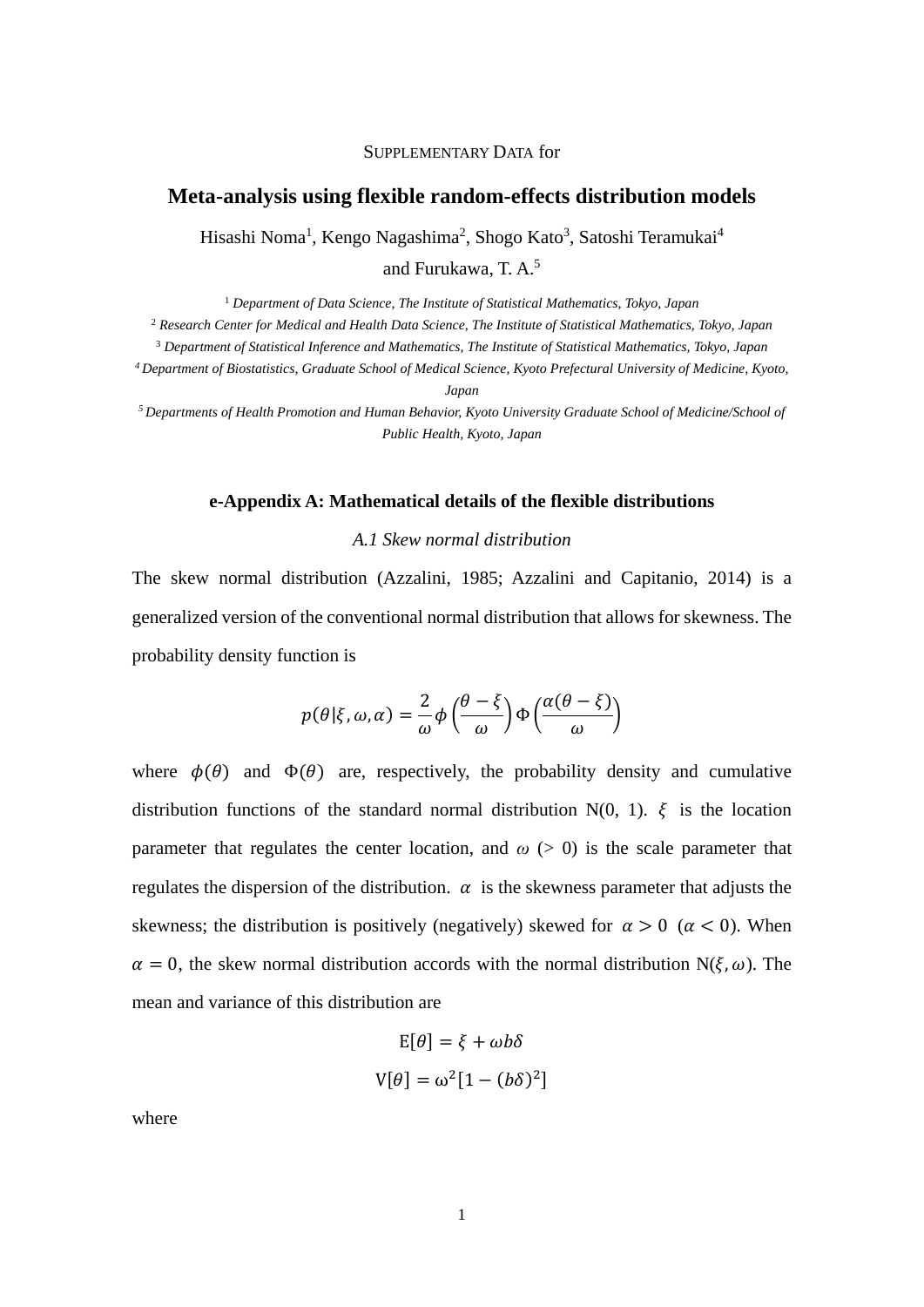$$
b = \sqrt{\frac{2}{\pi}}
$$

$$
\delta = \frac{\alpha}{\sqrt{1 + \alpha^2}}
$$

# *A.2 Skew t-distribution*

The skew *t*-distribution (Azzalini and Capitanio, 2003, 2014) is also a generalized version of the conventional Student *t*-distribution that allows for skewness. The probability density function is

$$
p(\theta|\xi,\omega,v,\alpha) = \frac{2}{\omega} f_t \left(\frac{\theta-\xi}{\omega}\bigg|v\right) F_t \left(\frac{\alpha(\theta-\xi)}{\omega}\sqrt{\frac{\omega^2(v+1)}{v\omega^2+(\theta-\xi)^2}}\bigg|v+1\right)
$$

where  $f_t(\theta|\nu)$  and  $F_t(\theta|\nu)$  are, respectively, the probability density and cumulative distribution functions of the Student *t*-distribution with  $\nu$  (> 0) degrees of freedom.  $\xi$ is the location parameter that regulates the center location, and  $\omega$  ( $>$  0) is the scale parameter that regulates the dispersion of the distribution.  $\alpha$  is the skewness parameter that adjusts the skewness and the distribution is positively (negatively) skewed for  $\alpha$ 0 ( $\alpha$  < 0). When  $\alpha$  = 0, this distribution accords with the Student *t*-distribution with  $\nu$ degrees of freedom. The mean and variance of this distribution are

$$
E[\theta] = \xi + \omega b_v \delta
$$

$$
V[\theta] = \omega^2 \left[ \frac{v}{v - 2} - (b_v \delta)^2 \right]
$$

where

$$
b_{\nu} = \frac{\sqrt{\nu} \Gamma((\nu - 1)/2)}{\sqrt{\pi} \Gamma(\nu/2)}
$$

$$
\delta = \frac{\alpha}{\sqrt{1 + \alpha^2}}
$$

The skew *t*-distribution can express flexible shapes by controlling the degree of freedom,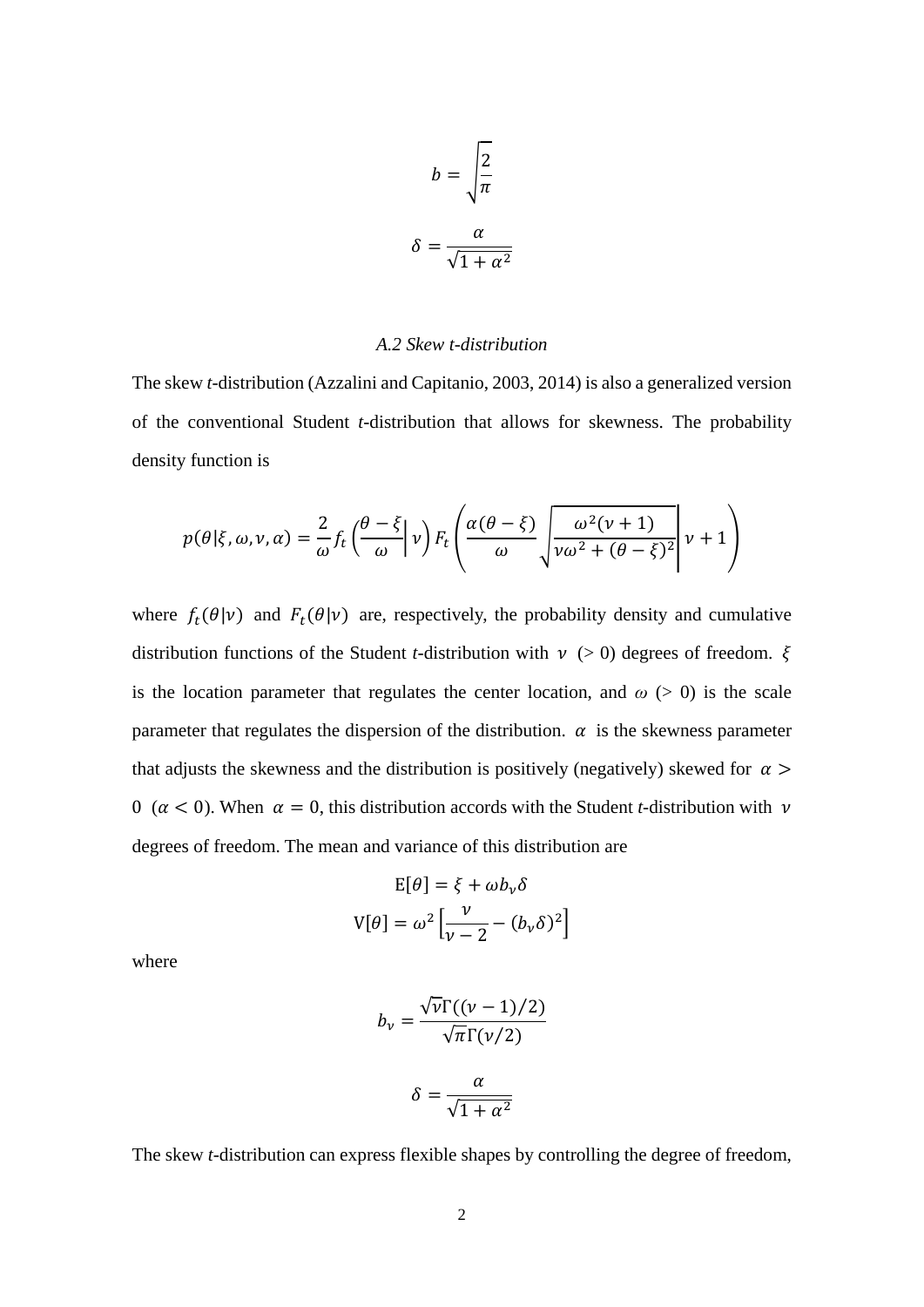compared with skew normal distribution, especially for the kurtosis and tailweight.

# *A.3 Asymmetric Subbotin distribution*

Subbotin (1923) proposed a symmetric probability distribution that can regulate the kurtosis and tail thickness flexibly. The probability density function of the Subbotin distribution with  $v > 0$  degrees of freedom is

$$
f_S(\theta) = \frac{1}{2\nu^{1/\nu}\Gamma(1+1/\nu)} \exp\left(-\frac{|\theta|^{\nu}}{\nu}\right)
$$

Based on the form of the probability density function, this distribution involves a double exponential and trapezoidal-shaped distributions as special cases. The location and scale can be regulated by linear transmission, and the distribution can flexibly express heavy and light tailweight. The asymmetric Subbotin distribution of type II (AS2) (Azzalini, 1986) is an extended version of this distribution, and the probability density function is

$$
p(\theta|\xi,\omega,\nu,\alpha) = \frac{2}{\omega} f_S \left(\frac{\theta-\xi}{\omega}\bigg| \nu\right) F_S \left(\frac{\alpha(\theta-\xi)}{\omega}\right)
$$

where

$$
F_S(\theta) = \Phi\left(\text{sgn}(\theta) \frac{|\theta|^{\nu/2}}{\sqrt{\nu/2}}\right)
$$

 $\zeta$  is the location parameter that regulates the center location, and  $\omega$  is the scale parameter that regulates the dispersion of the distribution. The distribution is positively (negatively) skewed for  $\alpha > 0$  ( $\alpha < 0$ ), and more kurtosed for smaller *v*. The mean and variance of this distribution are

$$
E[\theta] = \xi + sgn(\alpha)\omega C_v Q_v
$$

$$
V[\theta] = \omega^2 \left[ \frac{v^{2/\nu} \Gamma(3/\nu)}{\Gamma(1/\nu)} - (C_v Q_v)^2 \right]
$$

where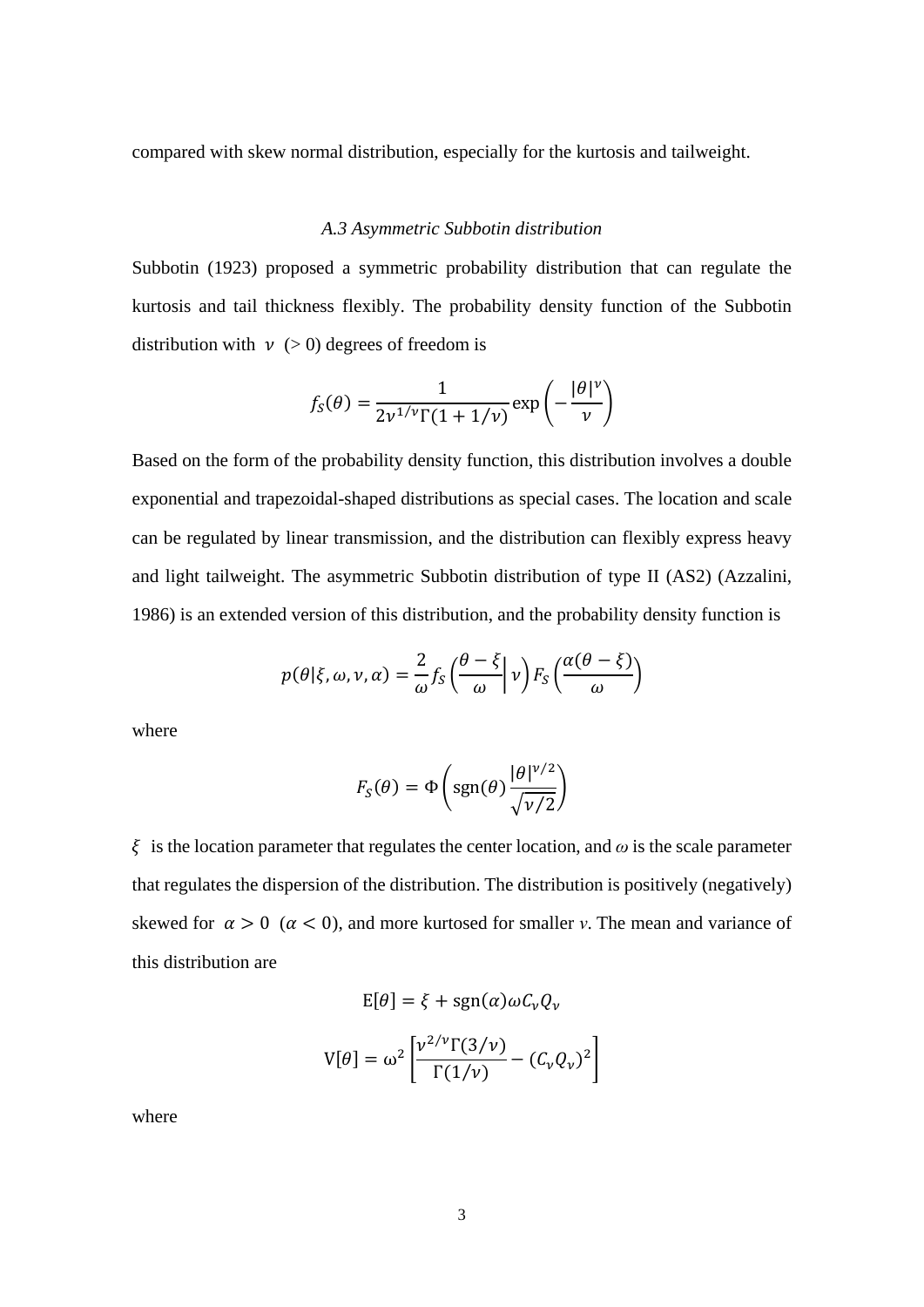$$
C_{\nu} = \frac{\nu^{1/\nu} \Gamma(2/\nu)}{\Gamma(1/\nu)}
$$

$$
Q_{\nu} = 2F_t \left( \sqrt{4|\alpha|^{\nu}/\nu} \middle| 4/\nu \right) - 1
$$

As shown in Figure 2, the AS2 distribution can express a sharp skew distribution, which can be seen as an asymmetric double exponential distribution. Also, it can express a more rounded shape, like the skew *t*-distribution.

#### *A.4 Jones-Faddy distribution*

Jones and Faddy (2003) proposed another skewed version of *t*-distribution, whose probability density function is expressed as

$$
p(\theta|\xi,\omega,\nu,\alpha) = \frac{1}{\omega} f_{JF}\left(\frac{\theta-\xi}{\omega}\bigg| \, a,b\right)
$$

where

$$
f_{JF}(z|a,b) = C_{a,b}^{-1} \left\{ 1 + \frac{z}{(a+b+z^2)^{1/2}} \right\}^{a+1/2} \left\{ 1 - \frac{z}{(a+b+z^2)^{1/2}} \right\}^{b+1/2}
$$

$$
C_{a,b} = 2^{a+b-1} B(a,b)(a+b)^{1/2}
$$

The Jones–Faddy distribution regulates the skewness and kurtosis through two model parameters  $a > 0$  and  $b > 0$ .  $\xi$  is the location parameter that regulates the center location, and  $\omega$  ( $>$  0) is the scale parameter. This distribution is positively (negatively) skewed for  $a > b$  ( $a < b$ ). Also, it reduces to the *t*-distribution for  $a = b$ , with  $a + b$ degrees of freedom. It can also flexibly express various distributions involving skewed, sharp, and heavy-tailed shapes by regulating the four parameters. The mean and variance are

$$
E[\theta] = \xi + \omega \eta_{a,b}
$$

$$
V[\theta] = \omega^2 \left[ \frac{a + b (a - b)^2 + a + b - 2}{4} - \eta_{a,b}{}^2 \right]
$$

where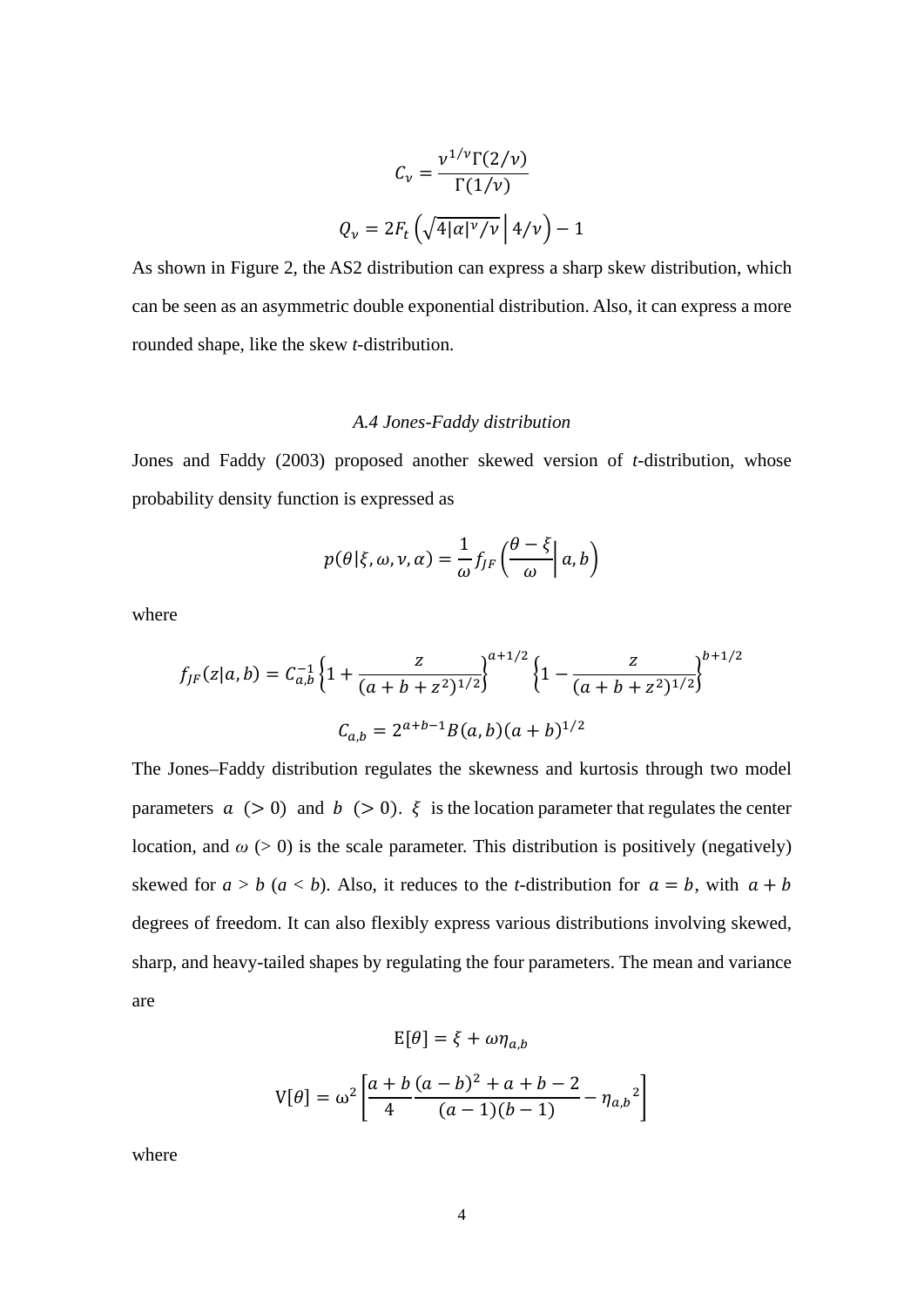$$
\eta_{a,b} = \frac{(a-b)\sqrt{a+b}}{2} \frac{\Gamma(a-1/2)\Gamma(b-1/2)}{\Gamma(a)\Gamma(b)}
$$

# *A.5 Sinh–arcsinh distribution*

Jones and Pewsey (2009) proposed a flexible unimodal four parameter distribution that is induced by sinh–arcsinh (SAS) transformation. The probability density function is

$$
p(\theta|\xi,\omega,\epsilon,\delta) = \frac{1}{\omega} f_{SAS} \left( \frac{\theta - \xi}{\omega} \right) \epsilon, \delta
$$

where

$$
f_{SAS}(z|\epsilon,\delta) = \frac{1}{\sqrt{2\pi(1+z^2)}} \delta C_{\epsilon,\delta}(z) \exp\left(-\frac{S_{\epsilon,\delta}^2(z)}{2}\right)
$$

$$
C_{\epsilon,\delta}(z) = \cosh\{\delta \sinh^{-1}(z) - \epsilon\}
$$

$$
S_{\epsilon,\delta}(z) = \sinh\{\delta \sinh^{-1}(z) - \epsilon\}
$$

The SAS distribution can express symmetric and skewed shapes with heavy and light tailweight.  $\xi$  and  $\omega$  are the location and scale parameters,  $\delta$  (> 0) is the kurtosis parameter, and  $\epsilon$  is the skewness parameter. This distribution is positively (negatively) skewed for  $\epsilon > 0$  ( $\epsilon < 0$ ). The kurtosis is regulated by  $\delta$ . It can express different shapes with the skew *t*-distributions involving quite sharp and gently sloped ones with various degrees of skewness. The mean and variance of this distribution are

$$
E[\theta] = \xi + \omega \zeta_{\delta,\epsilon}
$$

$$
V[\theta] = \omega^2 [\lambda_{\delta,\epsilon} - \zeta_{\delta,\epsilon}^2]
$$

where

$$
\zeta_{\delta,\epsilon} = \frac{e^{1/4}}{\sqrt{8\pi}} \sinh\left(\frac{\epsilon}{\delta}\right) \left\{ K_{(1/\delta+1)/2} \left(\frac{1}{4}\right) + K_{(1/\delta-1)/2} \left(\frac{1}{4}\right) \right\}
$$

$$
\lambda_{\delta,\epsilon} = \frac{1}{2} \left\{ \frac{e^{1/4}}{\sqrt{8\pi}} \cosh\left(\frac{2\epsilon}{\delta}\right) \left\{ K_{(2/\delta+1)/2} \left(\frac{1}{4}\right) + K_{(2/\delta-1)/2} \left(\frac{1}{4}\right) \right\} - 1 \right\}
$$

and  $K_a(z)$  is the modified Bessel function of the second kind.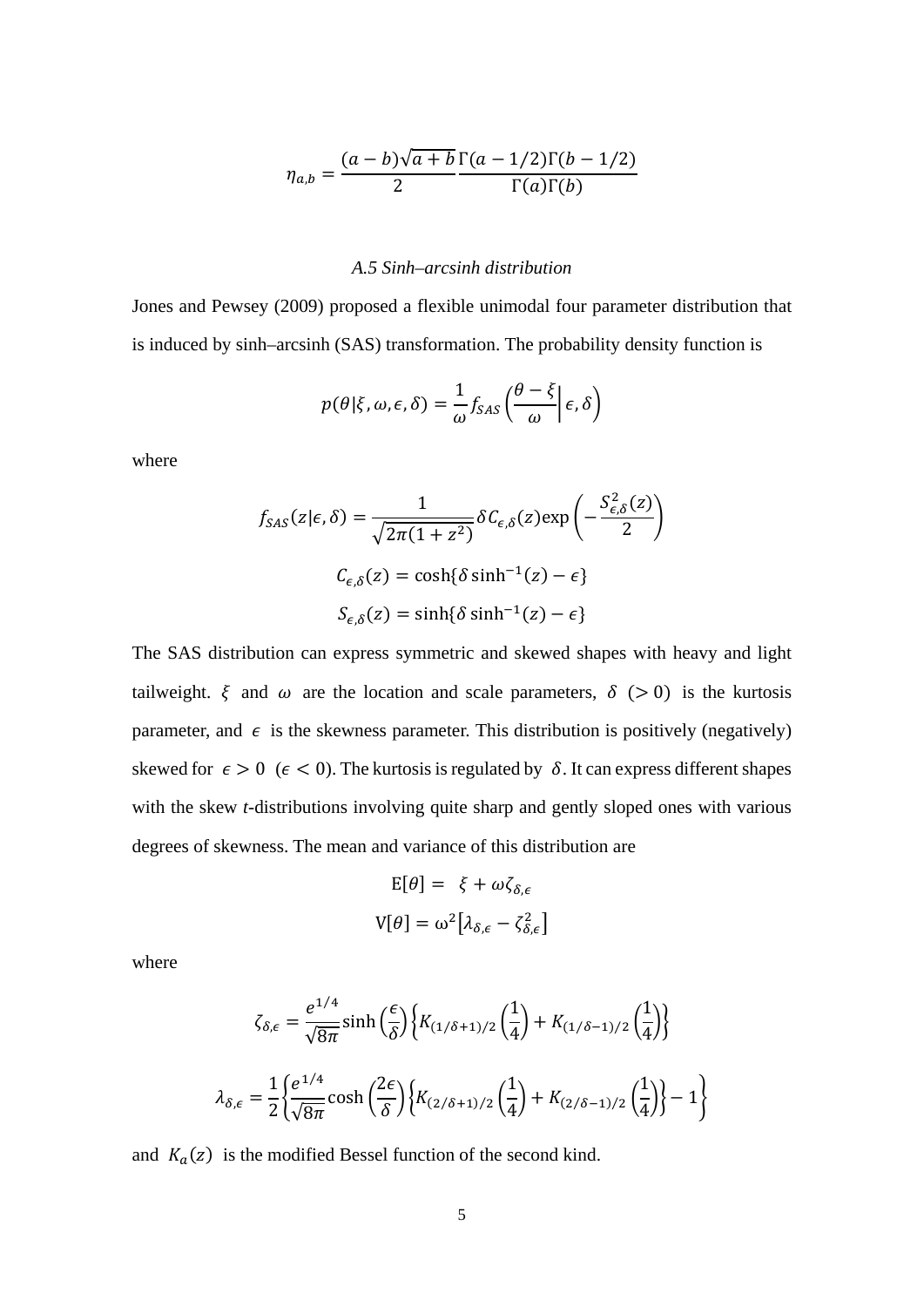#### **e-Appendix B: Methods for the Bayesian modelling**

For the Bayesian random-effects model,

$$
Y_i \sim N(\theta_i, \sigma_i^2) \tag{(*)}
$$

$$
\theta_i \sim F(\theta)
$$

the prior distributions for the model parameters of  $F(\theta)$  directly influence to the posterior inferences and predictions. We adopted non-informative priors in the applications, and the default settings of **flexmeta** also adopt the same prior distributions. Here, we explain which priors were adopted; the source R and Stan codes are available at our GitHub site [\(https://github.com/nomahi/flexmeta\)](https://github.com/nomahi/flexmeta), and the users can freely customize the prior distribution settings.

For the location and scale parameters  $\xi$  and  $\omega$ , we consistently adopted the following vague prior distributions for the seven models (involving the ordinary normal and *t*-distribution models):

$$
\xi \sim N(0, 100^2)
$$

$$
\omega \sim U(0, 20)
$$

For the degree-of-freedom parameter  $\nu$  of the *t*-distribution, skew *t*-distribution, and AS2 distribution, we adopted an exponential  $(0.1)$  prior that was restricted to  $k > 2.5$  to assure the existence of the second moment  $(k \ge 2)$ , as in Fernandez and Steel (1998) and Lee and Thompson (2008). For the skewness parameter  $\alpha$  of the skew normal distribution, skew-*t* distribution, and AS2 distribution, we adopted a proper vague normal prior  $N(0, 5^2)$ . For the Jones–Faddy distribution, we assumed uniform priors for the two model parameters a and ,  $a, b \sim U(1.5, 200)$ . The lower bound of the uniform distribution is determined to assure the existences of the first, second and third moments (Jones and Faddy, 2003). For the SAS distribution, we also adopted vague priors for the skewness and kurtosis parameters,  $\epsilon \sim N(0,100^2)$  and  $\delta \sim U(0,100)$ .